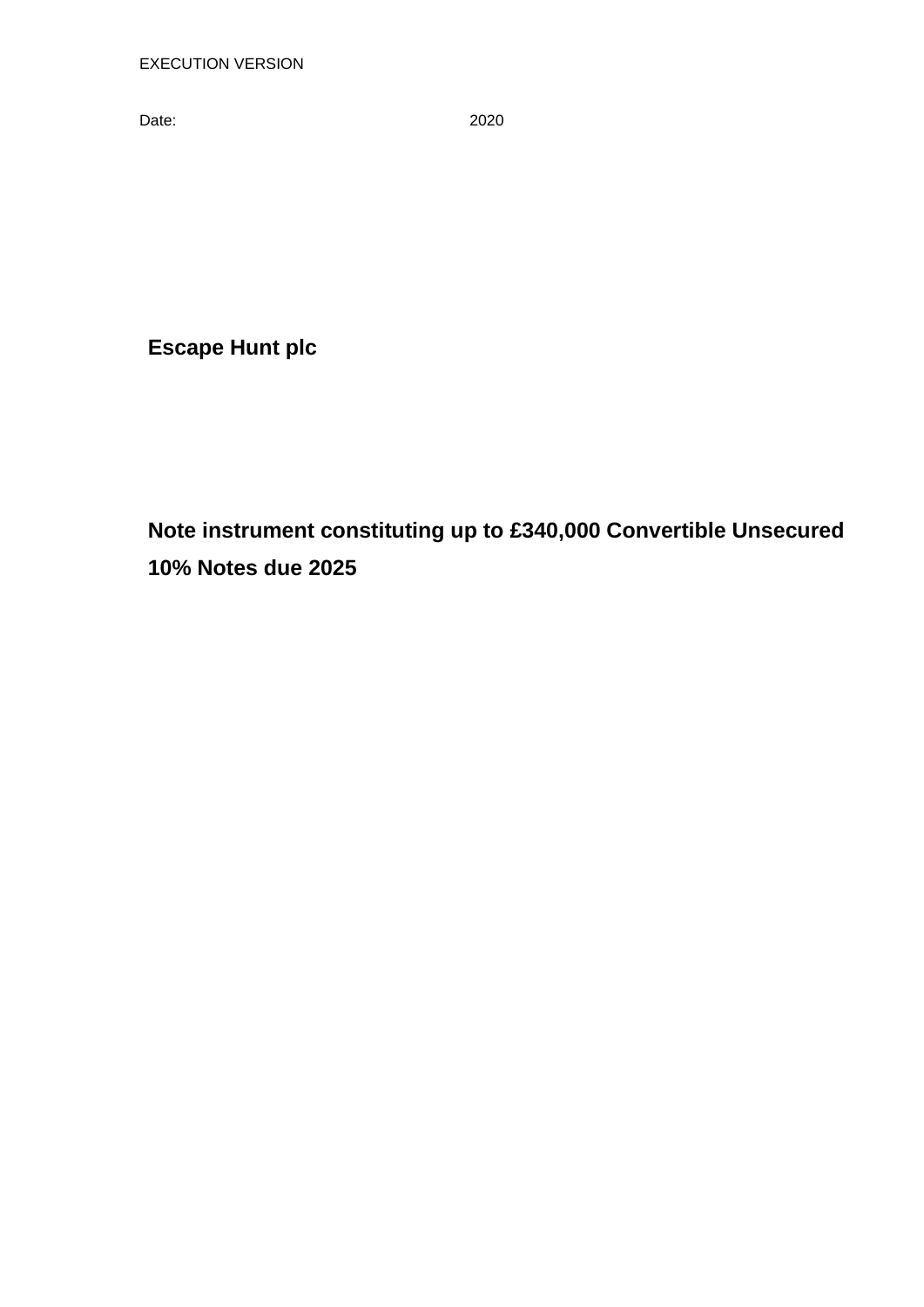# **CONTENTS**

| 1  |  |  |  |  |
|----|--|--|--|--|
| 2  |  |  |  |  |
| 3  |  |  |  |  |
| 4  |  |  |  |  |
| 5  |  |  |  |  |
| 6  |  |  |  |  |
| 7  |  |  |  |  |
| 8  |  |  |  |  |
| 9  |  |  |  |  |
| 10 |  |  |  |  |
| 11 |  |  |  |  |
| 12 |  |  |  |  |
| 13 |  |  |  |  |
| 14 |  |  |  |  |
| 15 |  |  |  |  |
| 16 |  |  |  |  |
| 17 |  |  |  |  |
| 18 |  |  |  |  |
| 19 |  |  |  |  |
| 20 |  |  |  |  |
|    |  |  |  |  |
|    |  |  |  |  |
|    |  |  |  |  |
|    |  |  |  |  |
|    |  |  |  |  |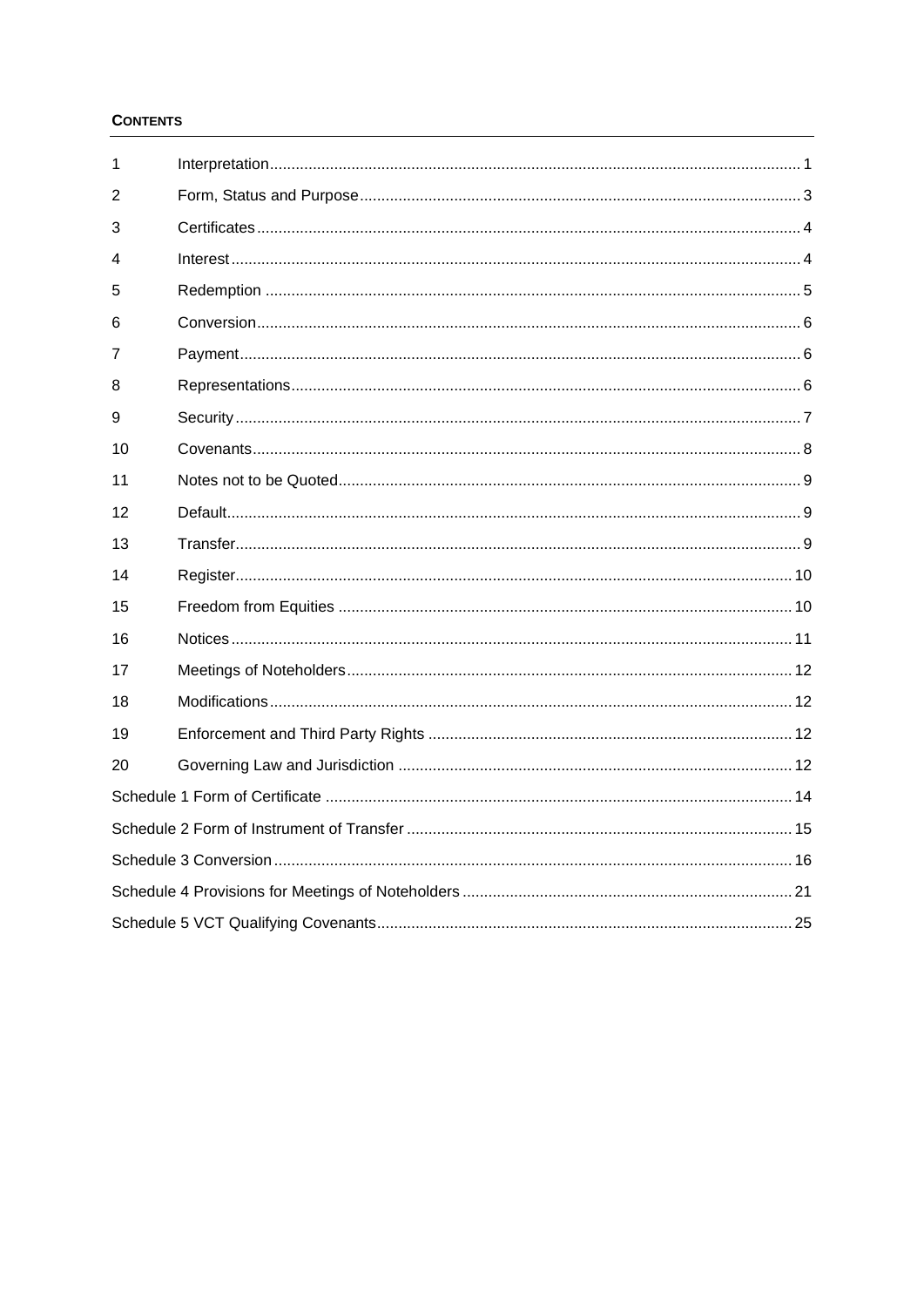#### **THIS DEED** is made by way of deed on 2020 by **ESCAPE HUNT**

**PLC**, a company incorporated in England and Wales under number 10184316 and with its registered office at 3 Pear Place, London, SE1 8BT (the **Company**).

**WHEREAS** the Company by resolution of its board of directors passed on………………. 2020 has authorised the Notes to be constituted by this deed.

# **NOW THIS DEED WITNESSES AND IT IS DECLARED** as follows:

#### **1 INTERPRETATION**

<span id="page-2-0"></span>1.1 In this Deed:

**AIM** means the market of that name operated by the London Stock Exchange;

**Board** or **directors** means the directors of the Company;

**Business Day** means a day (other than a Saturday or Sunday) on which banks generally are open in London for normal business;

**Certificate** has the meaning ascribed to it in Clause [3.1;](#page-5-0)

**Company Redemption Notice** has the meaning ascribed to in in Clause 5.2;

**Conversion Date** means the date on which the conversion of the Notes is completed in accordance with the provisions of Schedule 3;

**CREST** means the computerised settlement system (as defined in the CREST Regulations) operated by Euroclear UK & Ireland Limited which facilitates the transfer of title to shares in uncertificated form;

**CREST Regulations** means the Uncertificated Securities Regulations 2001 (SI 2001/3755) including any enactment or subordinate legislation which amends or supersedes those regulations and any applicable rules made under those regulations or any such enactment or subordinate legislation for the time being in force;

**Directors** means the directors of the Company;

**Default Redemption Date** means the date on which a conversion occurs or a redemption payment is made following an Default Redemption Event;

**Default Redemption Event** has the meaning ascribed to it in Clause 12;

**Early Redemption Date** means the date on which a conversion occurs or a redemption payment is made following an Early Redemption Event;

**Early Redemption Event** has the meaning ascribed to it in Clause 5.2.;

**Group** means collectively the Company and every company which is from time to time a subsidiary or holding company of the Company or a subsidiary of any such holding company and "**Group Company**" shall be construed accordingly;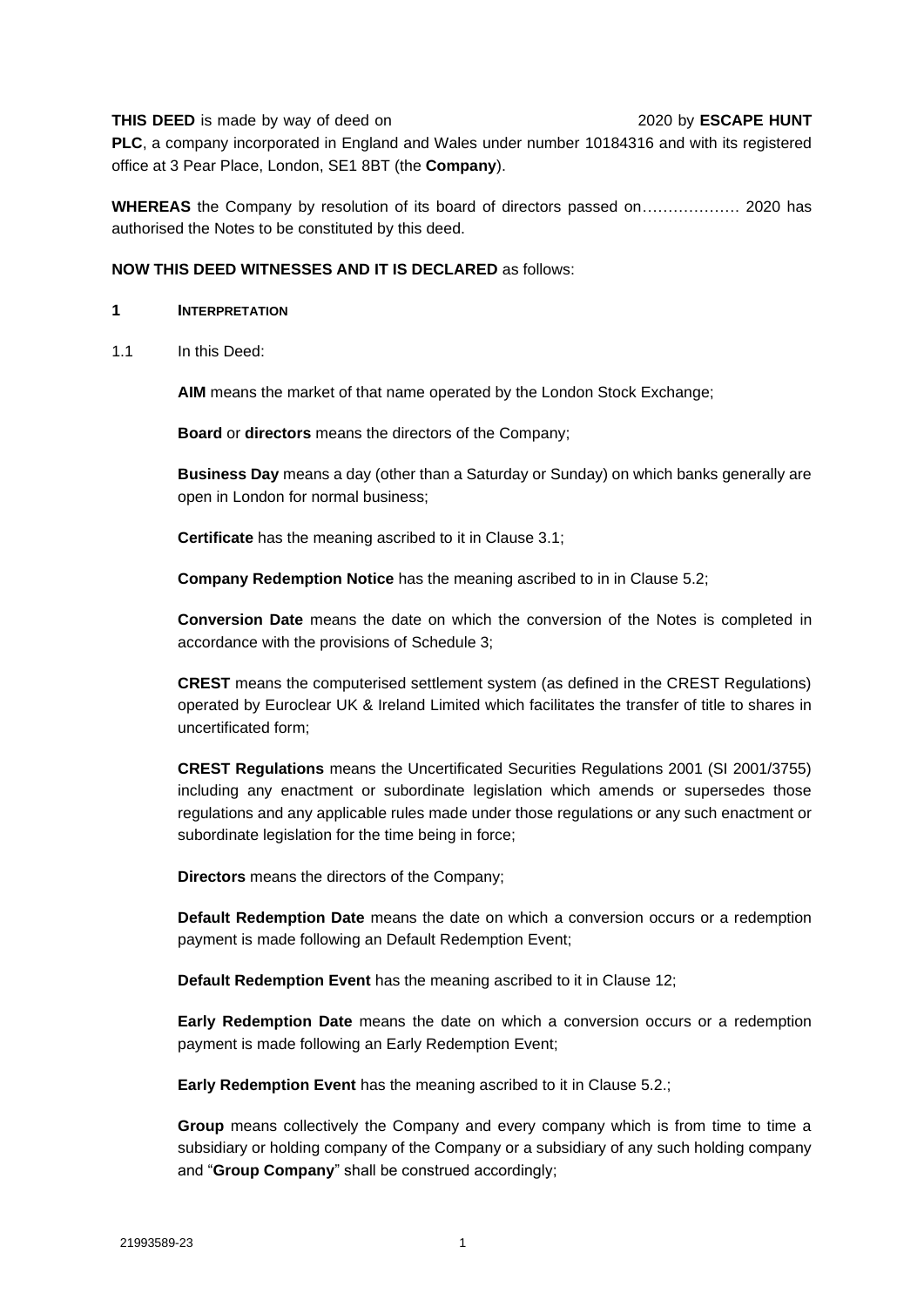**HMRC** means Her Majesty's Revenue & Customs**;**

**Interest Rate** means a rate of 10.0% per annum;

**London Stock Exchange** means the London Stock Exchange Group plc;

**Majority Noteholders** means Noteholders holding not less than 75% per cent. of the Notes in issue and outstanding;

**Most Recent Placing** means any placing of Ordinary Shares by the Company for cash constituting no less than 5% of the Company's issued share capital immediately prior to such placing, and which was conducted after 2 July 2020, but excluding Ordinary Shares issued by the Company pursuant to the exercise of any options held by employees or former employees;

**Note Documents** means this Deed and any Certificate;

**Noteholder** means a person whose name is entered in the Register as a holder of Notes;

**Notes** means up to £340,000 Convertible Unsecured 10.0% Notes due 2025 constituted by this Deed, or the principal amount thereof for the time being outstanding, as the case requires;

**Ordinary Shares** means ordinary shares of 1p each in the capital of the Company having the respective rights and restrictions set out in the articles of association of the Company, as amended or superseded from time to time;

**Prohibited Control** has the meaning defined by section 296 of Chapter 4, part 6 of Income Taxes Act 2007 by reason of the operation of section 450 and 451 of Corporation Tax Act 2010 (but not an Exit) and such control being a VCT Noteholder (or any other Noteholder which is a body corporate) having a majority of any of:

- (a) the issued share capital (as measured by nominal value);
- (b) voting rights;
- (c) rights to receive dividends; or
- (d) rights to assets of the Company on a winding up.

**Qualifying Company** means a company which qualifies for investment by venture capital trusts pursuant to the Income Tax Act 2007, Part 6, Chapter 4;

**Redemption Date** means 3 July 2025 or, if later, the date that is 5 years and one day after the date of issue of the Notes;

**Register** has the meaning ascribed to it in Clause [14.1;](#page-11-0)

**Security Interest** means a mortgage, standard security, charge (fixed or floating), pledge, lien or other security interest securing any obligation of any person or any other agreement or arrangement entered into to create or confer security over any asset;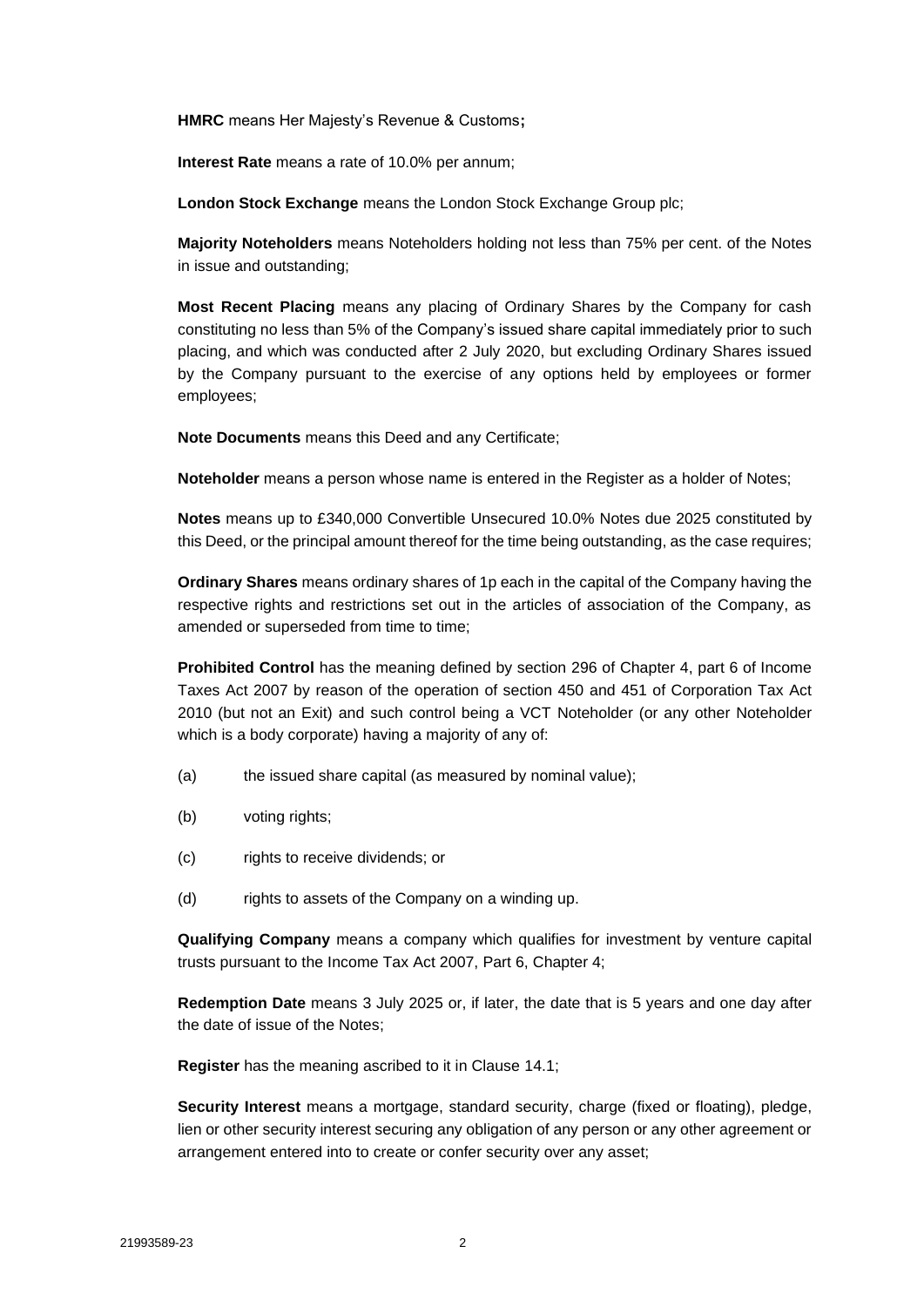**Special Resolution** means a resolution passed at a meeting of the Noteholders duly convened and held in accordance with the provisions of this Deed and carried by a 75% majority of the votes cast on such poll (representing no less than 75% of the Notes in issue and outstanding) or a written resolution passed by the Noteholders holding not less than 75% of the Notes in issue and outstanding;

**Tax** means all forms of taxation whether of the United Kingdom or elsewhere; and

**VCT Noteholder** means a Noteholder which has HMRC venture capital trust status (as defined in Part 6 of the Income Tax Act 2007).

- 1.2 Words and expressions defined in the Companies Act 2006 shall have the same meaning when used in this Deed unless the context otherwise requires.
- <span id="page-4-0"></span>1.3 Any reference, express or implied, to an enactment includes references to:
	- 1.3.1 that enactment as re-enacted, amended, extended or applied by or under any other enactment before or after the date of this Deed;
	- 1.3.2 any enactment which that enactment re-enacts (with or without modification); and
	- 1.3.3 any subordinate legislation made (before or after the date of this Deed) under that enactment, as re-enacted, amended, extended or applied as described in Clause [1.3.1,](#page-4-0) or under any enactment referred to in Clause [1.3.1,](#page-4-0)

and **enactment** includes any legislation in any jurisdiction.

- <span id="page-4-1"></span>1.4 References to clauses and Schedules are to the clauses of and Schedules to this Deed, references to paragraphs are to paragraphs of the relevant Schedule and references to **this Deed** are to this Deed and the Schedules and include any deed supplemental to this Deed.
- 1.5 Clauses [1.1](#page-2-0) to [1.4](#page-4-1) apply unless the contrary intention appears.
- 1.6 The headings in this Deed do not affect its interpretation.

# **2 FORM, STATUS AND PURPOSE**

- 2.1 The principal amount of the Notes is up to £340,000 Convertible Unsecured 10.0% Notes and shall be designated as Convertible 10.0% Notes 2025.
- 2.2 The Notes are in registered form in denominations of £1,000 each.
- 2.3 The Notes represent direct unsecured obligations of the Company for the due and punctual payment of the principal and any interest in respect of them and performance of all the obligations of the Company with respect to them and will rank *pari passu* amongst themselves in all respects except to the extent provided by law.
- 2.4 The Notes are issued for the purposes of supporting the working capital needs of the Company and its subsidiaries and the proceeds of the subscriptions for any Notes from VCT Noteholders shall: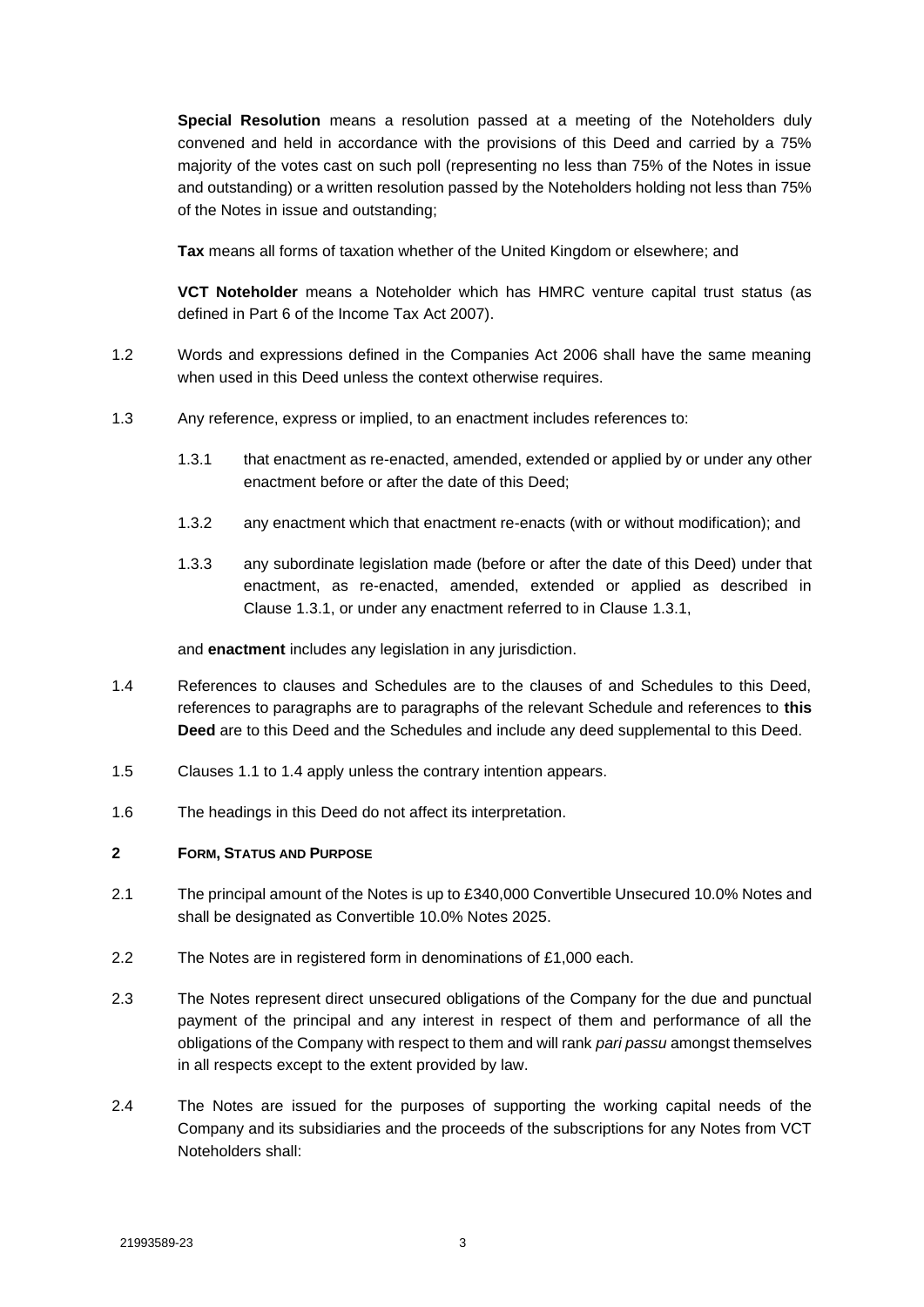- 2.4.1 not be used to repay any outstanding indebtedness of the Company; and
- 2.4.2 be used in accordance with any submissions made to Philip Hare and Associates (**PHA**) in connection with any VCT Noteholder's subscription for the Notes and relied on by PHA and/or any Noteholder in determining that the Company is a Qualifying Company.

# **3 CERTIFICATES**

- <span id="page-5-0"></span>3.1 Each Noteholder shall be entitled to a certificate stating the amount of Notes held by him (a **Certificate**) and a copy of this Deed. Joint holders of Notes will be entitled to only one Certificate in respect of their jointly held Notes and one copy of this Deed in respect of their joint holding and the Certificate and the Deed shall be delivered to that one of the joint holders who is first named in the Register in respect of the joint holding.
- 3.2 Each Certificate shall be substantially in the form set out in [Schedule](#page-15-0) 1.
- 3.3 The Notes and the Certificates shall be held subject to the terms of this Deed which shall be binding on the Company and the Noteholders and all persons claiming through or under them.
- 3.4 In the case of conversion, transfer or redemption of part only of a Noteholder's Notes, the Certificate(s) in respect of such Notes shall be either:
	- 3.4.1 endorsed with a memorandum of the principal amount of the Notes so converted, redeemed or transferred and the date of such conversion, redemption or transfer; or
	- 3.4.2 cancelled and (without charge) replaced by a new Certificate for the balance of the principal amount of the Notes not then converted, redeemed or transferred.
- 3.5 If a Certificate is defaced, lost or destroyed it may be renewed on payment by the Noteholder of the expenses of a renewal and on such terms (if any) as to evidence and indemnity as the Directors may require but, in the case of defacement, the defaced Certificate shall be surrendered before a new Certificate is issued. An entry as to the issue of a new Certificate and indemnity (if any) shall be made in the Register.

# **4 INTEREST**

- 4.1 The Company shall pay to the Noteholders interest on the outstanding Notes at the Interest Rate, payable on the Redemption Date. Such interest shall accrue on a day to day basis, based on actual days in the year, from the date on which the Company receives the subscription monies in respect of the issued Notes.
- 4.2 In the event of conversion of Notes by a Noteholder on or before the Redemption Date, the Company shall pay to that Noteholder all accrued but unpaid interest on such Notes on the Conversion Date in accordance with the provisions in Schedule 3.
- 4.3 If the Company fails to pay any amount of principal or interest on its due date, interest shall accrue on such unpaid amounts at the Interest Rate from the due date up to the date of actual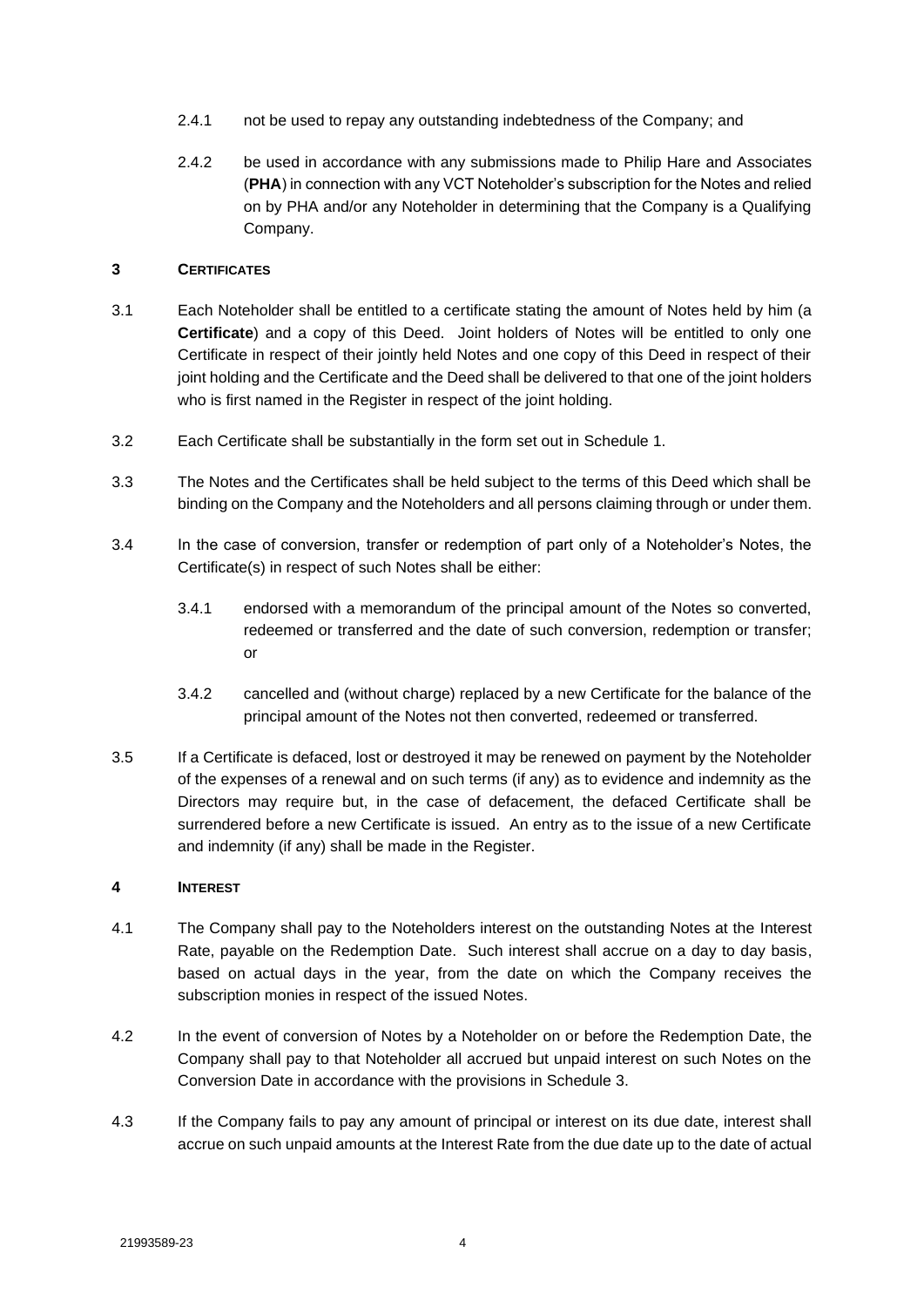payment (after as well as before judgment). Arrears of principal and interest shall be paid in priority to any other payment of principal or interest.

4.4 Payment of interest shall be made without withholding or deduction of, or in respect of, any tax unless required by law.

# **5 REDEMPTION**

- 5.1 Subject to Clause [5.8,](#page-6-0) and save as otherwise agreed with the relevant Noteholder pursuant to Clause [5.6,](#page-6-1) the Notes then in issue shall be redeemed at the principal amount together with interest accrued and outstanding on the Redemption Date or Default Redemption Date (as applicable).
- 5.2 Subject to Clause 5.3, at any time after the period of 18 months from the date of issue of the Notes, the Company may, at any time by serving at least 20 clear Business Days' written notice on the Noteholders (**Company Redemption Notice**), redeem at the principal amount all (but not some) of the Notes then in issue together with all interest accrued and outstanding to the Early Redemption Date, provided that the Noteholders will first be given the opportunity to serve notice to convert the Notes then in issue at the principal amount together with interest outstanding pursuant to Schedule 3 (an **Early Redemption Event**).
- 5.3 The Company may not exercise its right to redeem the Notes pursuant to Clause 5.2 if a Noteholder confirms, following receipt of the Company Redemption Notice that, on exercising the Noteholder's right to convert their Notes and interest, a Noteholder would be placed in Prohibited Control of the Company or be in breach of any limits (whether imposed by the Noteholders' internal procedures or as a result of regulatory restrictions) on its level of shareholding in the Company.
- 5.4 If the Redemption Date, Early Redemption Date or Default Redemption Date would otherwise fall on a day which is not a Business Day it shall be brought forward to the immediately preceding day which is a Business Day.
- 5.5 Every Noteholder, part or all of whose Notes are due to be redeemed under this clause shall, not later than the due date for such redemption, deliver the Certificate representing such Notes to the Company or as it shall direct. If part only of the Notes represented by such Certificate are then due to be redeemed, the Company shall either endorse the Certificate with a memorandum of the date and amount paid to the Noteholder and return it to him or shall cancel the Certificate and without charge issue to the Noteholder a new Certificate for the balance of the principal amount due to him.
- <span id="page-6-1"></span>5.6 On or before the Redemption Date or Default Redemption Date (as applicable), the Company will grant to each relevant Noteholder the opportunity, on a minimum of 20 clear Business Days' prior written notice, the option to exercise its rights to convert all or part of its Notes into Ordinary Shares pursuant to [Schedule](#page-17-0) 3.
- 5.7 All Notes redeemed pursuant to this clause or otherwise repaid shall be cancelled and the Company may not reissue the same.
- <span id="page-6-0"></span>5.8 In the case of: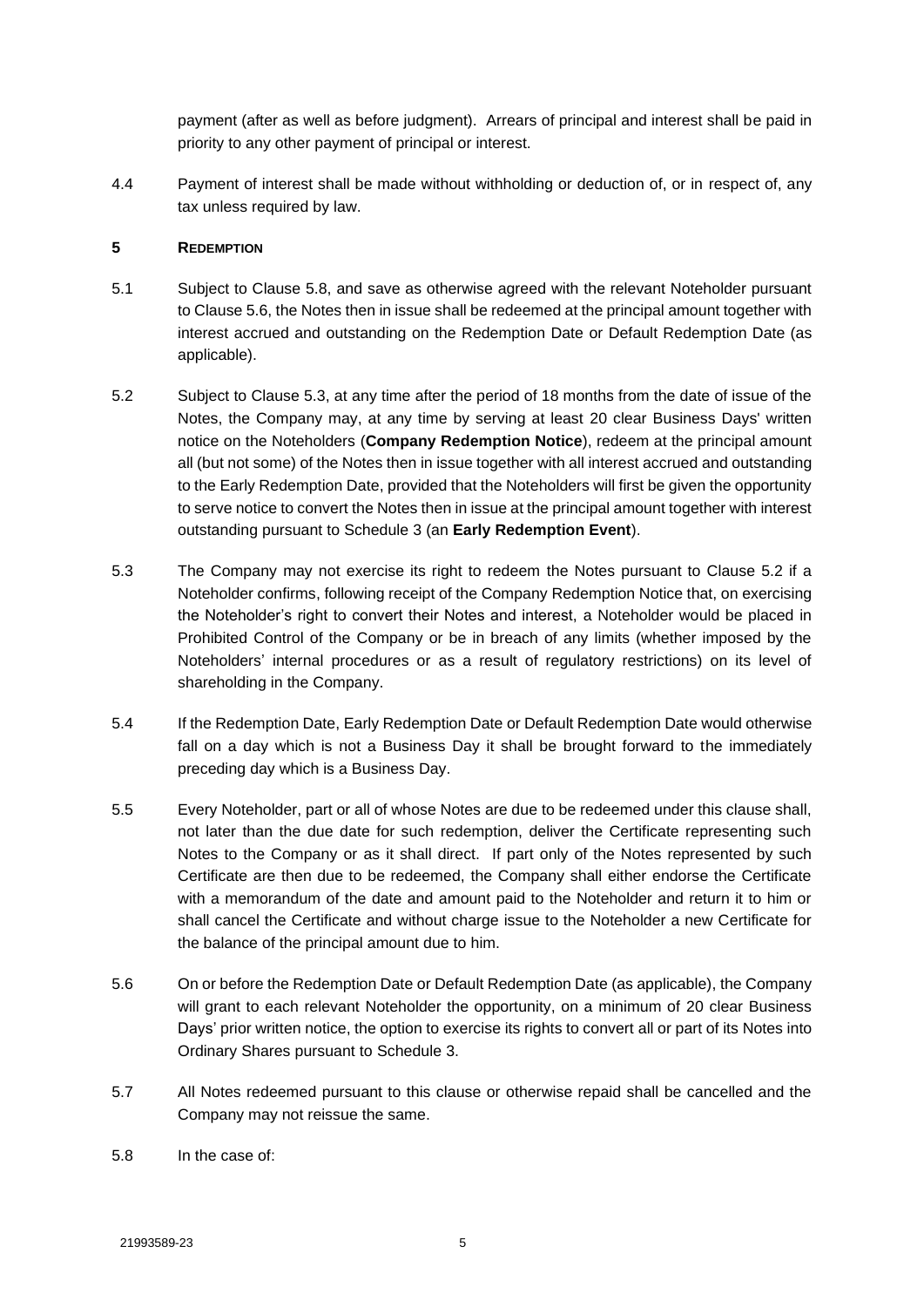- 5.8.1 any proceeds capable of being distributed to the Noteholders pursuant to any of those actions referred to in Clause 12; or
- 5.8.2 any other form of distribution made to creditors (including Noteholders) of the Company in the event of its liquidation,

any VCT Noteholder shall not receive more than 49% of the proceeds capable of being distributed (including repayments of principle and interest) and taking into account in making any such calculation any proceeds which the VCT Noteholder will receive as a shareholder of the Company.

# **6 CONVERSION**

6.1 The principal amount of the Notes together with all interest accrued but not paid shall be convertible in accordance with the provisions of [Schedule](#page-17-0) 3.

# **7 PAYMENT**

- 7.1 Payment of principal or interest in respect of any Notes will be made to the person shown in the Register as the holder of those Notes at the close of business on the fifth Business Day before the relevant payment date (the **Record Date**), notwithstanding any intermediate transfer or transmission of the Notes.
- 7.2 All payments of principal and interest to be made by the Company to a Noteholder shall be made without any set-off or counterclaim and free and clear of, and without deduction or withholding for or on account of, Tax unless the Company is required by law to make payment subject to the deduction or withholding of Tax.
- 7.3 Payment of principal or interest in respect of any Notes shall be made by electronic transfer to the account specified for such purpose by the Noteholder or joint Noteholders in writing to the Company or failing which by cheque or banker's draft sent through the post to the registered address of the Noteholder or, in the case of joint Noteholders, to the registered address of that one of them who is first named on the Register on the Record Date (or to such person and to such address as the Noteholder or joint Noteholders may in writing to the Company direct prior to the Record Date). Every such cheque or banker's draft shall be made payable to the person to whom it is sent (or to such person as the Noteholder or joint Noteholders may in writing to the Company direct prior to the Record Date) and payment of the cheque or banker's draft shall be a good discharge to the Company. Every such cheque or draft shall be sent through the post not later than two Business Days preceding the due date for payment.

#### <span id="page-7-0"></span>**8 REPRESENTATIONS**

The Company makes the representations and warranties set out in this Clause [8](#page-7-0) to each of the Noteholders.

#### 8.1 **Status**

8.1.1 It is a limited liability corporation, duly incorporated and validly existing under the laws of its jurisdiction of incorporation.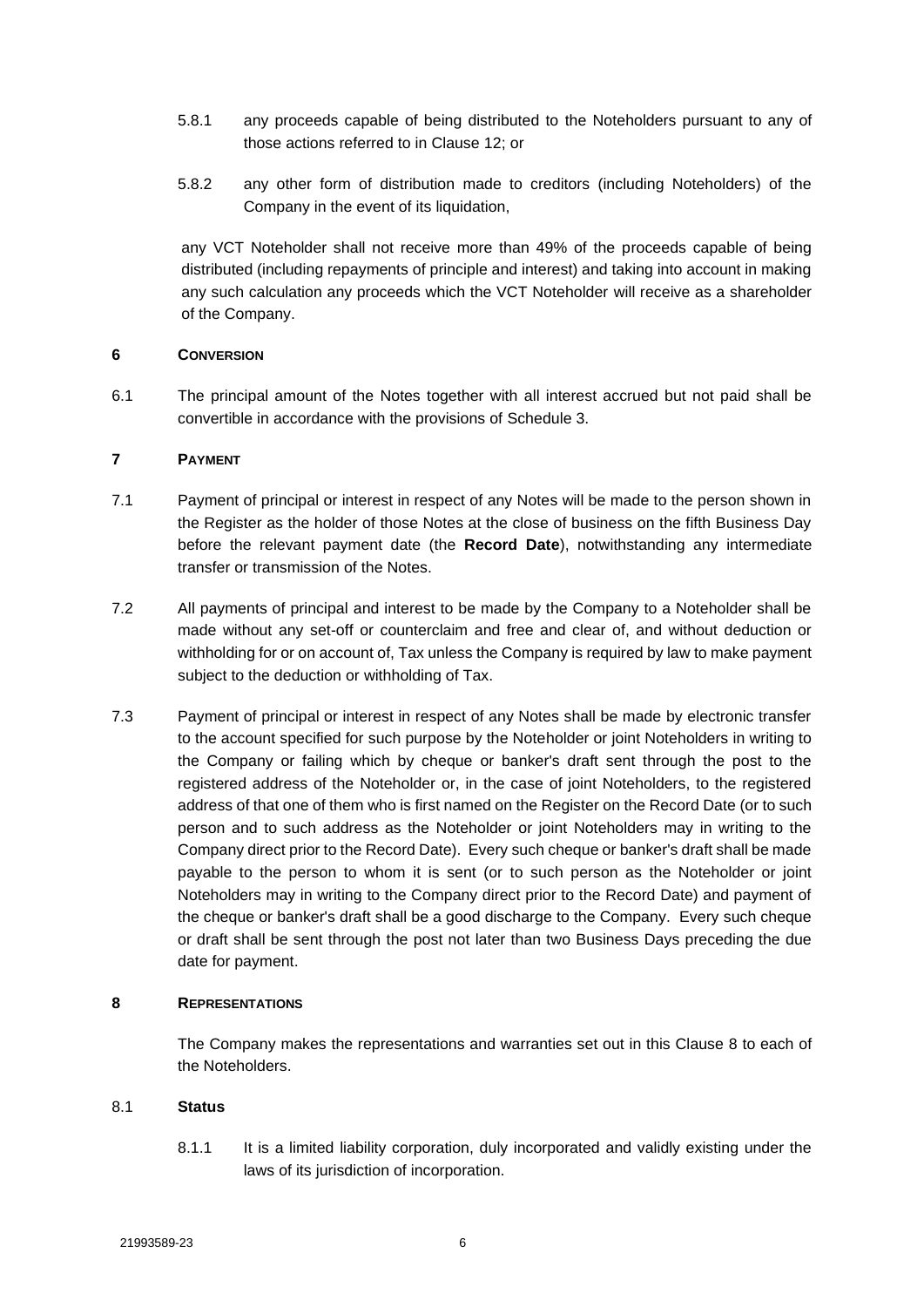8.1.2 It has the power to own its assets and carry on its business as it is being conducted.

# 8.2 **Binding obligations**

The obligations expressed to be assumed by it in each Note Document, are legal, valid, binding and enforceable obligations.

# 8.3 **Non-conflict with other obligations**

The entry into and performance by it of, and the transactions contemplated by, the Note Documents to which it is a party do not and shall not conflict with:

- 8.3.1 any law or regulation applicable to it;
- 8.3.2 its constitutional documents; or
- 8.3.3 in any material respect, any agreement or instrument binding upon it or any of its assets.

# 8.4 **Power and authority**

- 8.4.1 It has the requisite corporate power to enter into, perform and deliver, and has taken all necessary action to authorise its entry into, performance and delivery of, the Note Documents and the transactions contemplated by the Note Documents.
- 8.4.2 The execution and delivery of this Agreement and the performance of the obligations of the Company under the Note Documents have been duly authorised by all necessary corporate action on the part of the Company and by all other persons (other than the Noteholders) whose approval and consent is required for the Company to enter into and perform its obligations under the Note Documents.
- 8.4.3 Save for any corporate actions taken to authorise its entry into, performance and delivery of, the Note Documents and the transactions contemplated by the Note Documents, no consent, authorisation, licence or approval of the members of the Company or of any governmental, administrative, judicial or regulatory body, authority or organisation having jurisdiction over it is required to authorise the execution, delivery, validity, enforceability or admissibility in evidence of the Note Documents or the performance by the Company of its obligations under the Note Documents.

#### 8.5 *Pari passu* **ranking**

Its payment obligations under the Note Documents rank at least *pari passu* with the claims of all its other unsecured and unsubordinated creditors, except for obligations mandatorily preferred by law applying to companies generally.

#### **9 SECURITY**

The Notes are unsecured.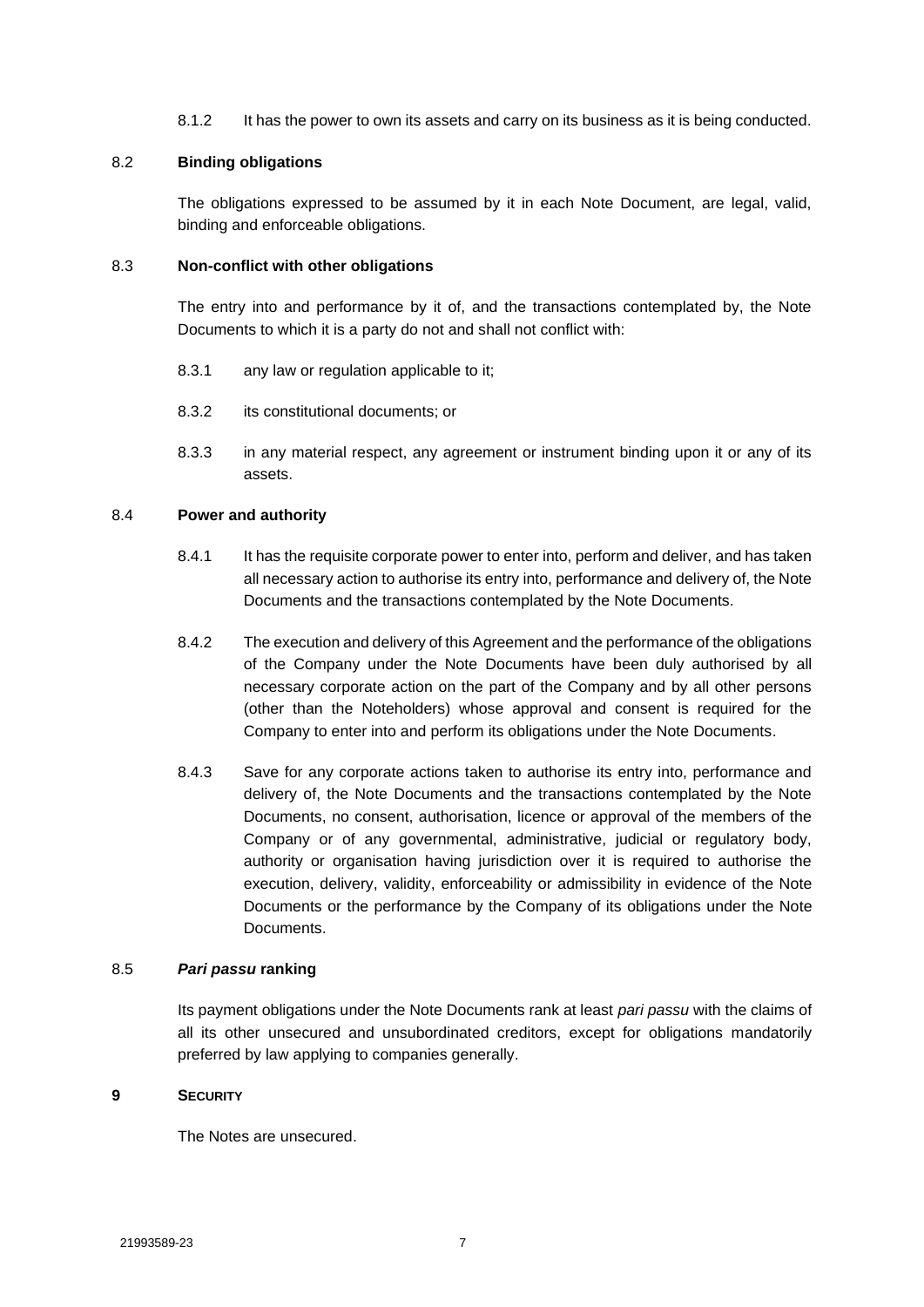#### **10 COVENANTS**

- 10.1 The Company shall, at all times while the Notes or any of them are outstanding or capable of issue:
	- 10.1.1 not amend or waive any provision of a Note Document without the prior written consent of the Noteholders by Special Resolution;
	- 10.1.2 make available to the Noteholders by publication on a website concurrently with the issue to the members of the Company a copy of the annual report and accounts of the Company and its subsidiaries; and
	- 10.1.3 provide such information as a VCT Noteholder may from time to time reasonably require to ensure the due observance of the restrictions set out in [Schedule](#page-26-0) 5.
- 10.2 No further Notes shall be issued under this Deed in excess of the principal sum of £340,000.
- 10.3 Unless with the prior written consent of the Noteholders by Special Resolution, the Company shall not:
	- 10.3.1 create and issue further loan notes or bonds to be constituted by deed or instrument expressed to be supplemental hereto either so as to be identical in all respects and form a single series with the Notes;
	- 10.3.2 create and issue loan notes or bonds of a separate series or class, unless ranking junior to the Notes and on terms that are no more favourable than the Notes and provided that the Noteholders have been provided with no less than 20 Business Days' notice of the intention to create such bonds or notes;
	- 10.3.3 grant, create or permit to exist or enter into any agreement for the grant or creation of any Security Interest over its business and/ or assets or any part of them.
- 10.4 The Company shall observe the restrictions set out in [Schedule](#page-26-0) 5 for so long as any Noteholder is a VCT Noteholder.
- 10.5 The Company shall give written notice to the Noteholders as soon thereafter as reasonably practical upon the Company becoming aware of the occurrence of a Redemption Event, giving reasonable details of that event.
- 10.6 The Company undertakes to the Noteholders that:
	- 10.6.1 it will not, and will procure (so far as it is able) that no Group Company will, in the course of the operation of the Business, engage in any activity, practice or conduct which would constitute an offence under sections 1, 2 or 6 of the Bribery Act 2010 or under any other applicable anti-bribery and corruption laws or regulations;
	- 10.6.2 it will procure (so far as it is able) that the Group has and will maintain in place, Adequate Procedures (as referred to in section 7(2) of the Bribery Act 2010) designed to prevent any associated person from undertaking any conduct in relation to the Group that would give rise to an offence under section 7 of the Bribery Act 2010; and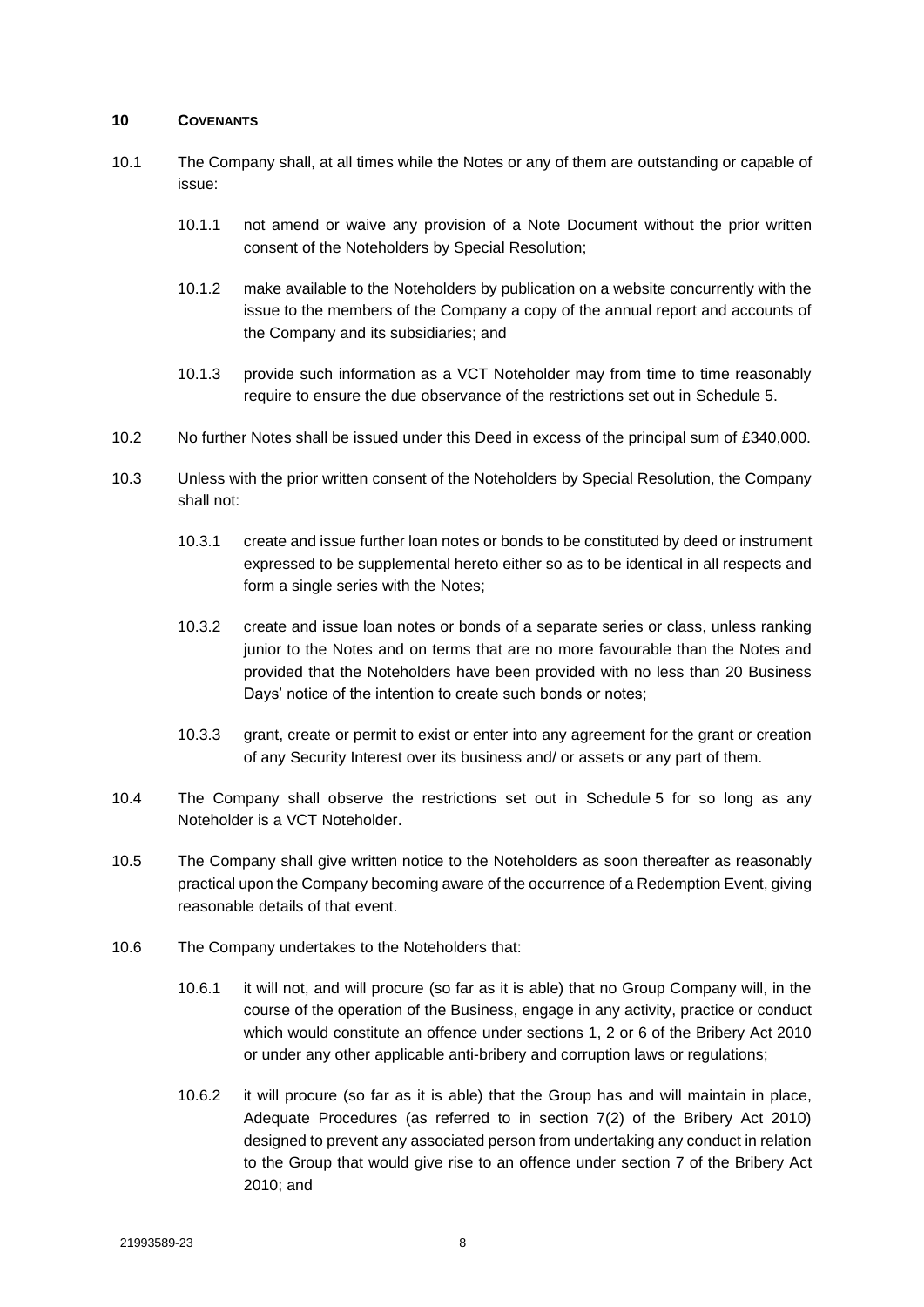- 10.6.3 from time to time, at the reasonable request of the other parties, it will confirm in writing that it has complied with its undertakings under Clauses 10.6.1 and 10.6.2 and will provide any information reasonably requested by the other parties in support of such compliance.
- 10.7 The Company shall ensure that the Group shall comply with the terms of the Note Documents.

# **11 NOTES NOT TO BE QUOTED**

No application has been, or is intended to be, made to any listing authority, stock exchange or other market for the Notes to be listed or otherwise traded.

# **12 DEFAULT**

- 12.1 The Notes then in issue shall be immediately redeemable at the principal amount, together with interest on the Notes outstanding at the Interest Rate, if any of the following events (**Default Redemption Event**) occur in connection with the Company being in financial distress:
	- 12.1.1 an administration order is made in relation to the Company or any of its subsidiaries; or
	- 12.1.2 an order is made, or an effective resolution is passed, for the winding-up, liquidation, administration or dissolution of the Company or any of its material subsidiaries (except for the purpose of reorganisation or amalgamation of the Company or any of its subsidiaries); or
	- 12.1.3 an encumbrancer takes possession or a receiver is appointed of the whole or the major part of the assets or undertaking of the Company or any of its subsidiaries or if distress, execution or other legal process is levied or enforced or sued out on or against the whole or the major part of the assets of the Company or any of its subsidiaries and is not discharged, paid out, withdrawn or removed within 20 Business Days; or
	- 12.1.4 the Company or any of its material subsidiaries stops (or threatens to stop) payment of its debts generally or ceases (or threatens to cease) to carry on its business or a substantial part of its business (except where such business or substantial part of its business is transferred to another subsidiary or Group Company for the purposes of reorganisation or amalgamation of the Company or any of its subsidiaries); or
	- 12.1.5 the Company or any of its subsidiaries is deemed for the purposes of section 123 Insolvency Act 1986 to be unable to pay its debts or compounds or proposes or enters into any reorganisation or special arrangement with its creditors generally.

# **13 TRANSFER**

13.1 No Noteholder may transfer his interest in any Notes other than in accordance with this Clause.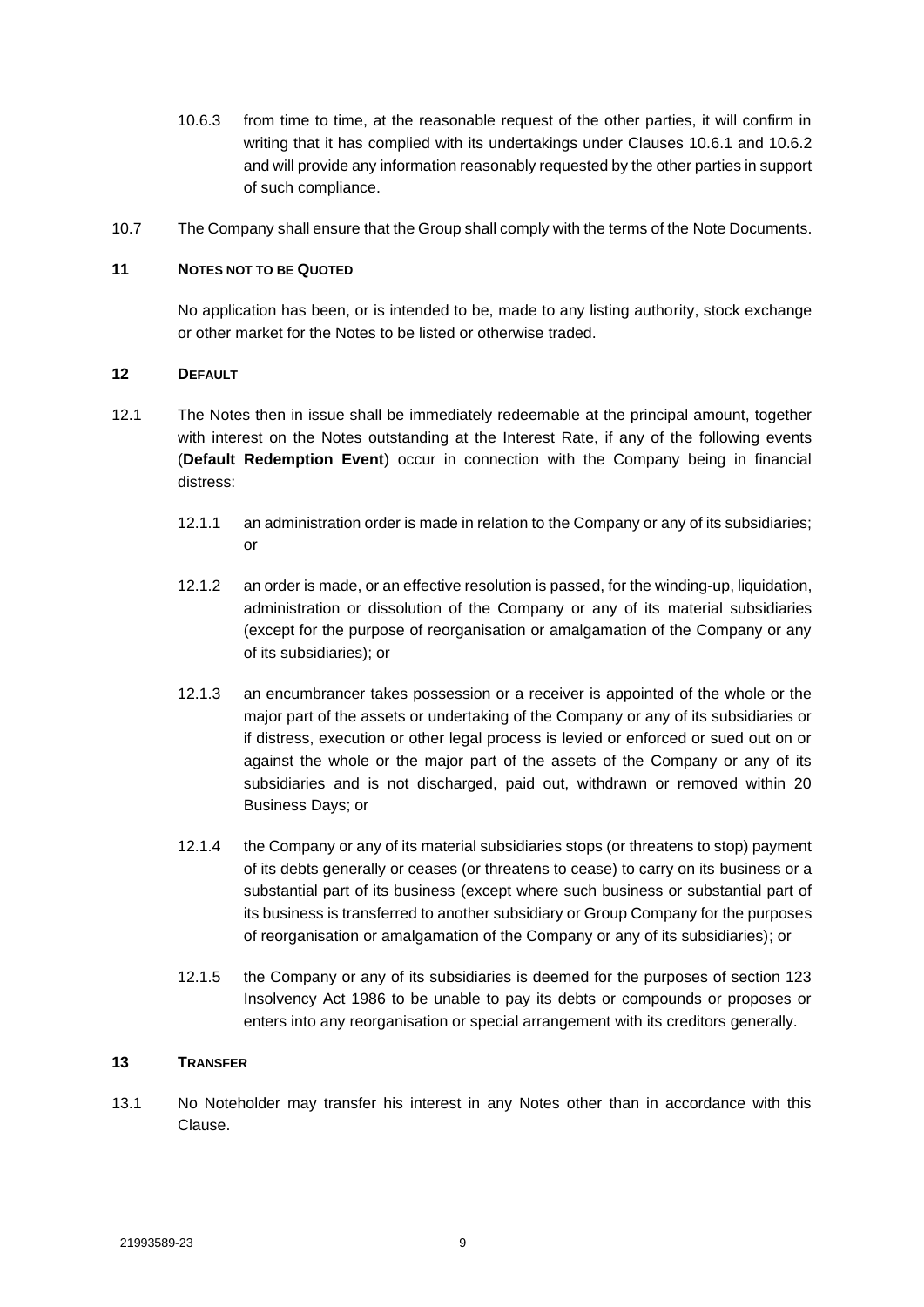- 13.2 The Notes are transferable in amounts of £10,000 and integral multiples of £10,000 (in each case plus any final remaining outstanding amount that is not divisible by  $£10,000$ ) in excess thereof by an instrument in writing in substantially the form set out in [Schedule](#page-16-0) 2.
- 13.3 Every instrument of transfer must be signed by or on behalf of the transferor and the transferor shall remain the owner of the Notes to be transferred until the name of the transferee is entered in the Register in respect thereof.
- 13.4 Every instrument of transfer must be lodged for registration at the place where the Register shall for the time being be kept accompanied by the Certificate for the Notes which are to be transferred and such other evidence as the Company may require to prove the title of the transferor or his right to transfer the Notes or the authority of the person signing the same.
- 13.5 In the case of a transfer of part only of a holding of Notes represented by one Certificate a new Certificate shall be issued by the Company to the transferee in respect of the part transferred and a further new Certificate in respect of the balance of the holding not transferred shall be issued by the Company to the transferor.
- 13.6 All instruments of transfer which are registered may be retained by the Company.
- 13.7 The Company shall not be obliged to register a transfer of Notes if notice of redemption or conversion of those Notes has been given.
- 13.8 The Company shall not be entitled to assign or transfer any of its rights or obligations under this Deed.

# **14 REGISTER**

- <span id="page-11-0"></span>14.1 The Company shall cause a register (the **Register**) to be maintained at its registered office showing the amount of the Notes for the time being in issue, the date of issue and all subsequent transfers or changes of ownership of the Notes and the names and addresses of the Noteholders and the amounts of Notes held by them respectively.
- 14.2 The Company shall promptly amend the Register to record any change to the name or address of a Noteholder that is notified in writing to the Company by that Noteholder.
- 14.3 The Company shall not be bound to register more than four persons as the joint holders of any Notes.
- 14.4 A Noteholder and any person authorised in writing by him may at all reasonable times during office hours inspect the Register and take copies of or extracts from the Register or any part of it. The Register may be closed at such times and for such periods as the Company may think fit provided that it shall not be closed for more than 30 days in any one year.

# **15 FREEDOM FROM EQUITIES**

- 15.1 Notwithstanding any notice the Company may have of the right, title, interest or claim of any other person, to the fullest extent permitted by law, the Company:
	- 15.1.1 may treat the registered holder of any Notes as the absolute owner of them;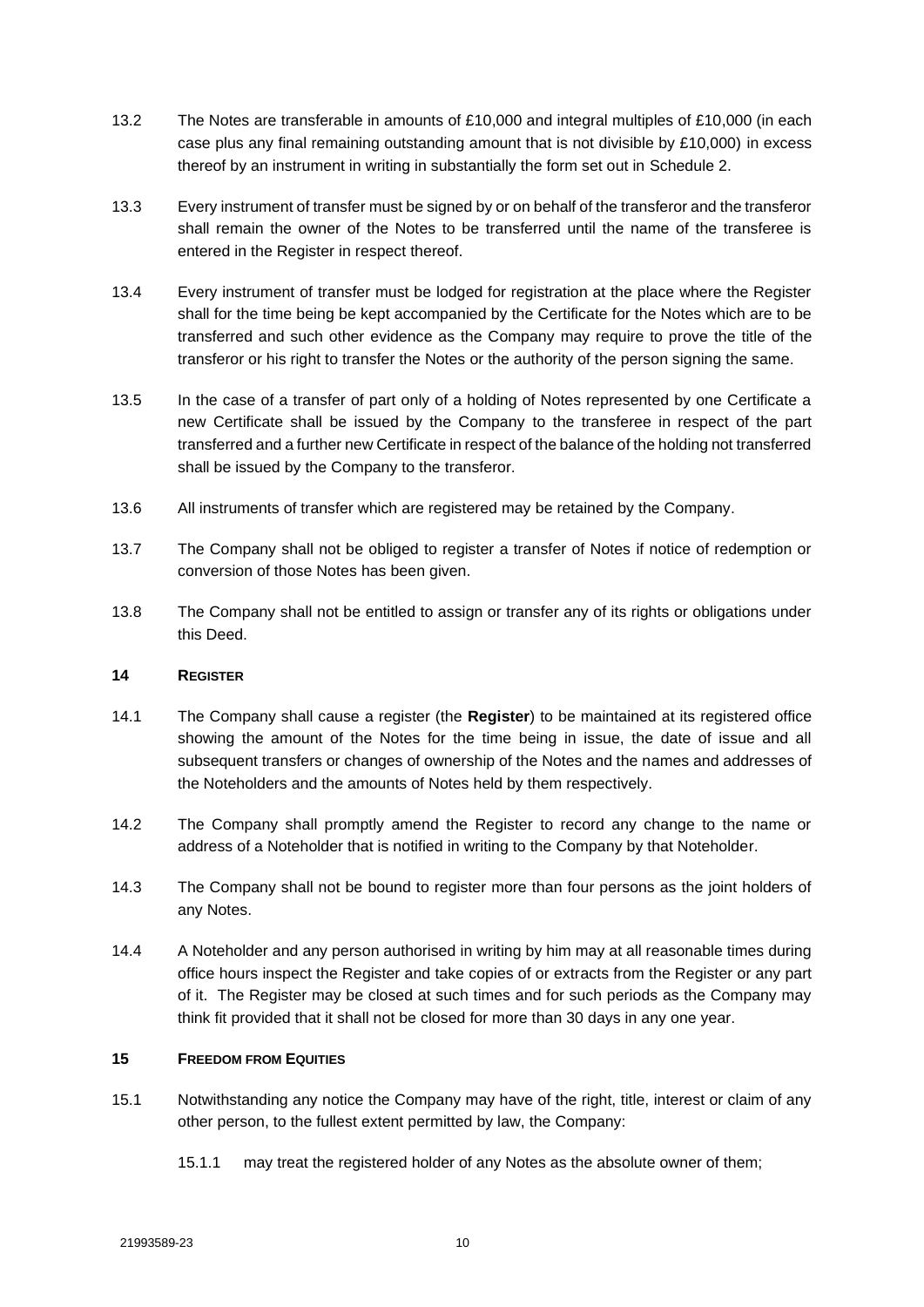- 15.1.2 shall not enter notice of any trust on the Register or otherwise be bound to take notice or see to the execution of any trust to which any Notes may be subject; and
- 15.1.3 may accept the receipt of the registered holder for the time being of any Notes for the interest from time to time due or for any other moneys payable in respect of them as a good discharge to the Company.
- 15.2 The Company will recognise every Noteholder as entitled to his Notes free from any equity, set-off or counterclaim on the part of the Company against the original or any intermediate holder of the Notes.

# <span id="page-12-1"></span>**16 NOTICES**

- <span id="page-12-0"></span>16.1 Notices and other communications to Noteholders may be given by personal delivery or prepaid letter by first class post (airmail in the case of an address outside the United Kingdom) or, subject to Clause 16.2, by email. In proving service of any notice or other communication sent by post or airmail it shall be sufficient to prove that the envelope or wrapper containing the notice or other communication was properly addressed and stamped and was deposited in a post box or at the post office.
- 16.2 A notice sent by email to a Noteholder must be sent to each of the persons and email addresses confirmed by the Noteholder either in a subscription agreement relating to the Notes or in writing at any other time.
- 16.3 A notice or other communication given pursuant to Clause [16.1](#page-12-0) shall be deemed to have been served:
	- 16.3.1 at the time of delivery, if delivered personally;
	- 16.3.2 on the second day following its posting, if sent by pre-paid letter by first class post to an address in the United Kingdom;
	- 16.3.3 on the fifth day following its posting, if sent by pre-paid airmail letter to an address outside the United Kingdom;
	- 16.3.4 at the time of sending, if sent by email in accordance with Clause 16.2, provided that receipt shall not occur if the sender receives an automated message indicating that the email has not been delivered to the recipient.
- 16.4 All notices and other communications with respect to Notes standing in the names of joint registered holders shall be given to whichever of such persons is named first in the Register and such notice so given shall be sufficient notice to all the registered holders of such Notes.
- 16.5 Any person who, whether by operation of law, transfer or other means whatsoever, shall become entitled to any Notes shall be bound by every notice in respect of such Notes which prior to his name and address being entered on the Register shall have been duly given to the person from whom he derives his title to such Notes.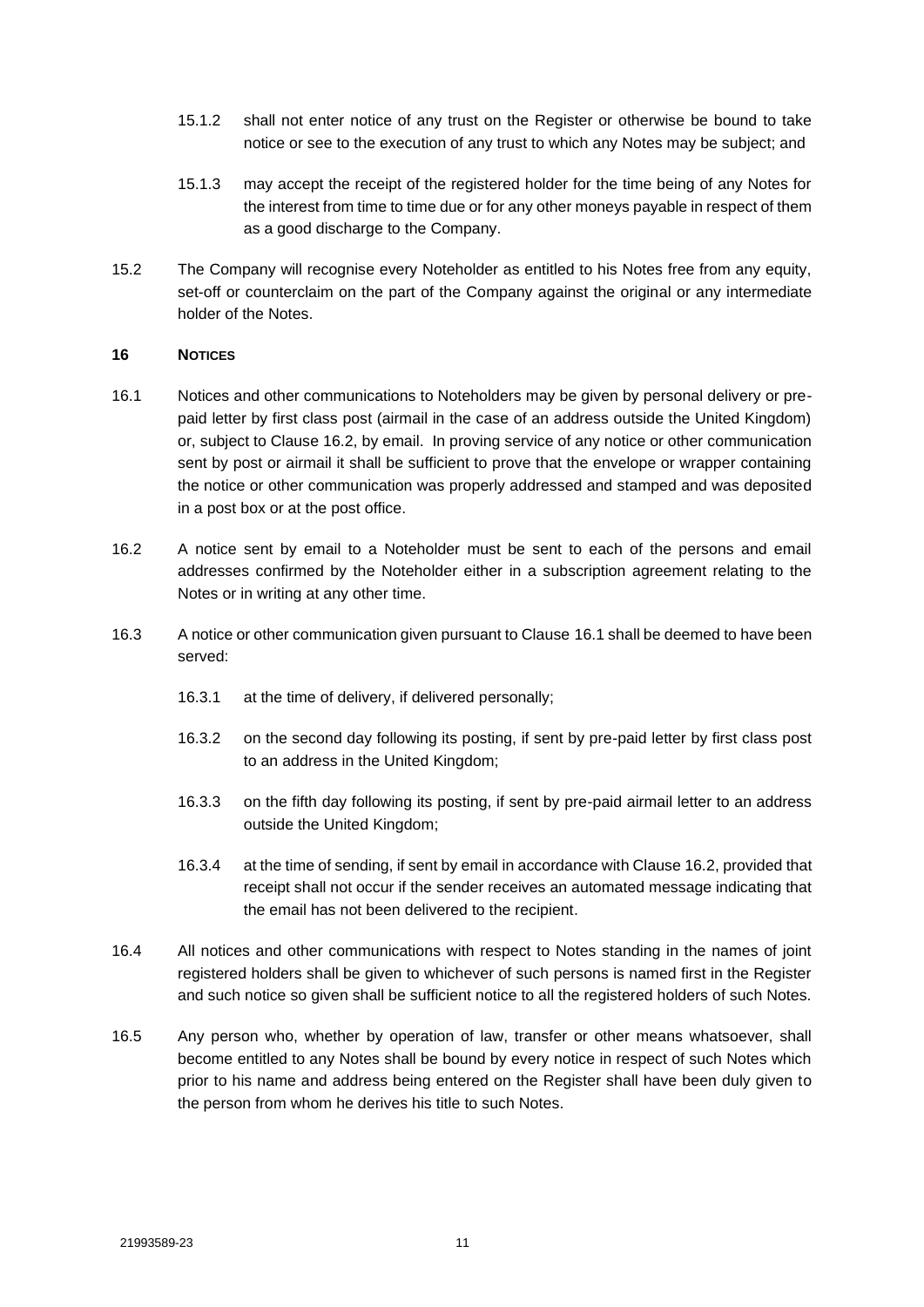# **17 MEETINGS OF NOTEHOLDERS**

Meetings of the Noteholders shall be convened and held in accordance with the provisions of [Schedule](#page-22-0) 4.

#### **18 MODIFICATIONS**

- 18.1 Subject to Clause 18.2, this Deed and the rights of the Noteholders may be modified, abrogated, compromised or extinguished with the sanction of a Special Resolution.
- 18.2 Modifications to this Deed which are of a minor nature or made to correct a manifest error may be effected by way of deed poll executed by the Company and expressed to be supplemental to this Deed.
- 18.3 The Company shall, within 10 Business Days of making any variation pursuant to this Clause 18, send to each Noteholder (or, in the case of joint holders, to the Noteholder named first in the Register) a copy of the deed poll (or other document) effecting the variation.
- 18.4 Any modification, alteration or abrogation made pursuant to clause 18.1 or clause 18.2 shall be binding on all the Noteholders.

# **19 ENFORCEMENT AND THIRD PARTY RIGHTS**

- 19.1 From and after the date of this Deed, and for so long as any Notes are outstanding or any amount is payable or repayable by the Company in respect of the Notes, the Company undertakes to duly perform and observe its obligations under this Deed.
- 19.2 Except as expressly provided in Clause 19.3, a person who is not a party to this Deed shall not have any rights under the Contracts (Rights of Third Parties) Act 1999 to enforce any term of this Deed.
- 19.3 This Deed shall operate for the benefit of all Noteholders and each Noteholder shall be entitled to sue for the performance or observance of the provisions of this Deed in their own right so far as their own holding of Notes is concerned. Where the Noteholder is a bare nominee, the beneficial owner of the Notes will be entitled to sue for the performance or observance of the provisions of this Deed in respect of the Noteholder so far as the Noteholders holding of Notes is concerned.

#### **20 GOVERNING LAW AND JURISDICTION**

- 20.1 This Deed and any non-contractual obligations arising out of or in connection with it shall be governed by English law.
- 20.2 The English courts have exclusive jurisdiction to settle any dispute arising out of or in connection with this Deed and/or the Notes (including a dispute relating to any non-contractual obligations arising out of or in connection with this Deed and/or the Notes) and the Company and the Noteholders submit to the exclusive jurisdiction of the English courts.
- 20.3 The Company and the Noteholders waive any objection to the English courts on grounds that they are an inconvenient or inappropriate forum to settle any such dispute.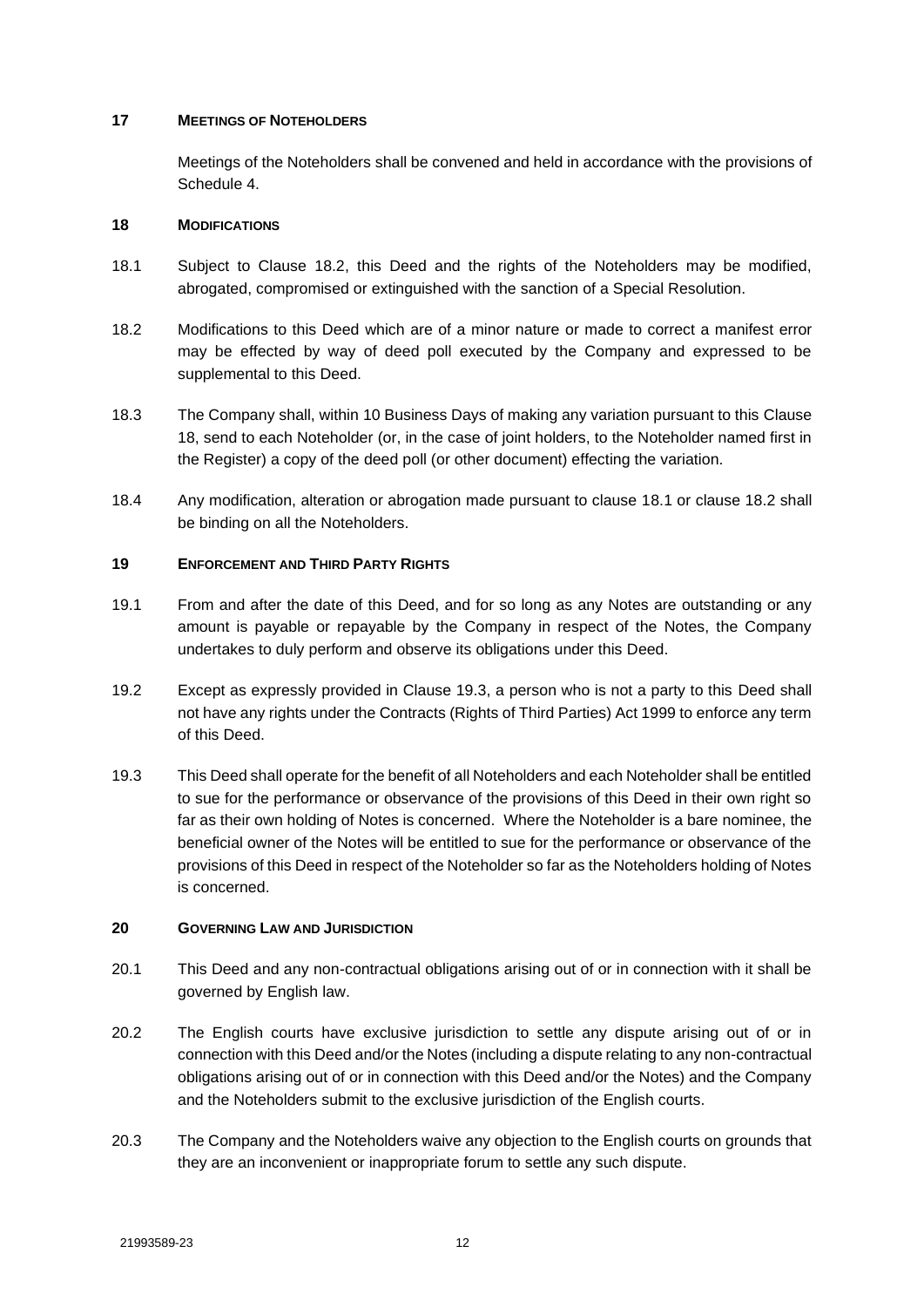**IN WITNESS** of which this Deed has been executed as a deed and has been delivered on the date which appears first on page 1.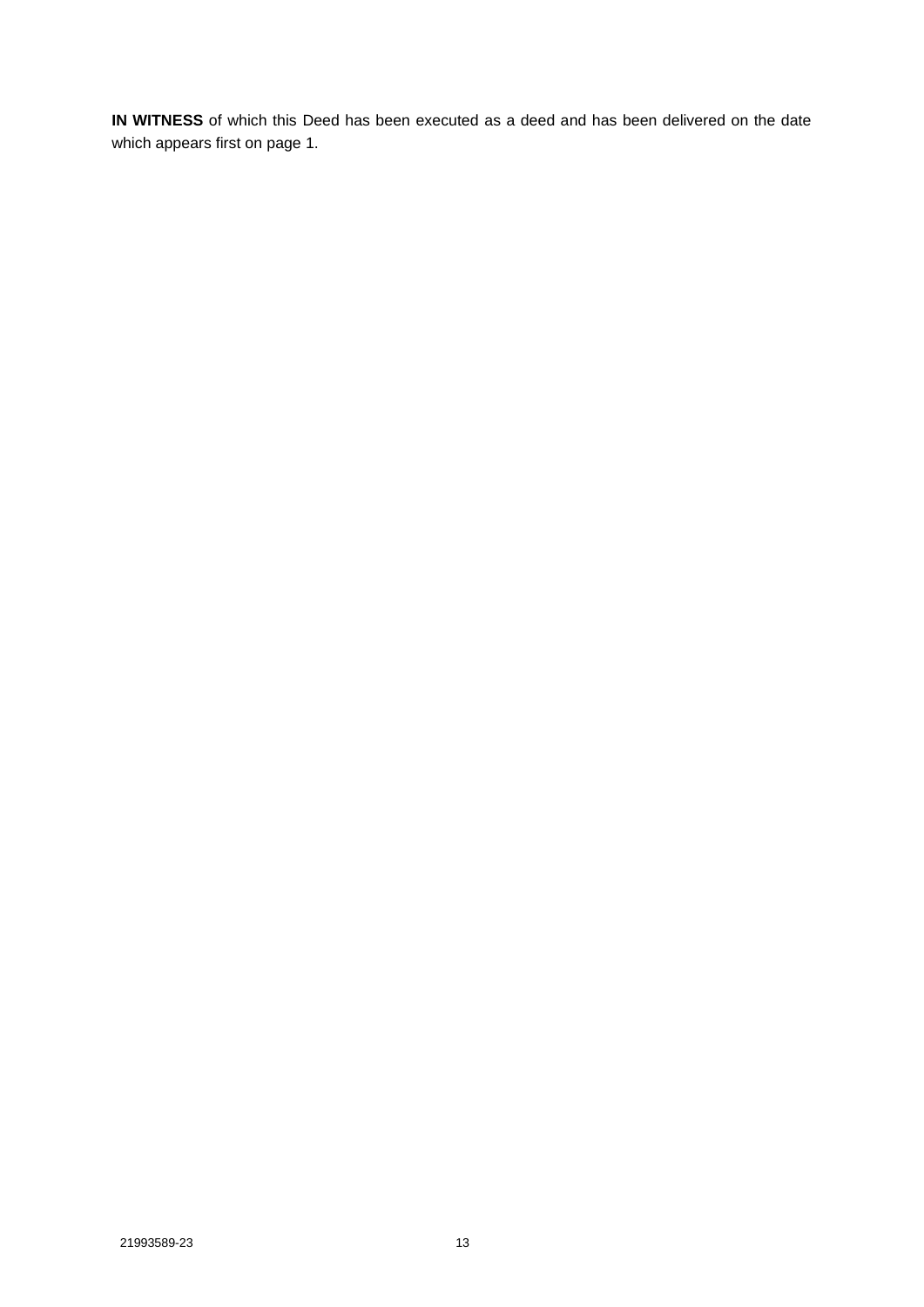#### **Schedule 1 Form of Certificate**

<span id="page-15-0"></span>

| Certificate No. | Nominal Amount of Notes |
|-----------------|-------------------------|
|                 | $E[\bullet]$            |

**Issue of up to £340,000 Convertible 10.0% Notes due 2025 created and issued by Escape Hunt plc (the "Company")**

**THIS IS TO CERTIFY THAT** [  $]$  of [  $]$  is/are the registered holder(s) of £[●] of the Notes. The holders of the Notes are entitled *pari passu* and rateably to the benefit of and are subject to the terms and conditions contained in a deed made by the Company on………………………………… 2020 (the **Deed**).

Executed as a Deed by **ESCAPE HUNT PLC** acting by a director in the presence of: **Director** 

| Name<br>(in block capitals) |  |
|-----------------------------|--|
| Address                     |  |
|                             |  |
|                             |  |
| Occupation                  |  |

Notes:

Witness signature

1. The Notes are convertible and redeemable and shall bear interest in accordance with the Deed.

2. This Certificate must be surrendered to the Company before any conversion, redemption or transfer, whether of the whole or any part of the Notes comprised in it, can be registered or effected, or any new certificate issued in exchange.

3. Any change of address of the Noteholder(s) must be notified in writing signed by the Noteholder(s) to the Company at the Registered Office.

4. Subject to the Deed, the Notes are transferable in amounts and in integral multiples of £10,000 (plus any final remaining outstanding amount that is not divisible by £10,000).

5. No transfer of any part of the Notes represented by this Certificate can be registered without production of this Certificate.

6. Words and expressions defined in the Deed shall bear the same meaning in this Certificate and in the Deed.

7. The Notes and any dispute or claim arising out of or in connection with any of them or their subject matter or formation (including non-contractual disputes or claims) shall be governed by, and construed in accordance with, the law of England and Wales. The courts of England and Wales shall have exclusive jurisdiction to settle any dispute or claim arising out of or in connection with the Notes or their subject matter or formation (including noncontractual disputes or claims).

8. A copy of the Deed is available for inspection at the registered office of the Company.

This Certificate has been executed as a deed and is delivered and takes effect on the date of issue stated at the beginning of it.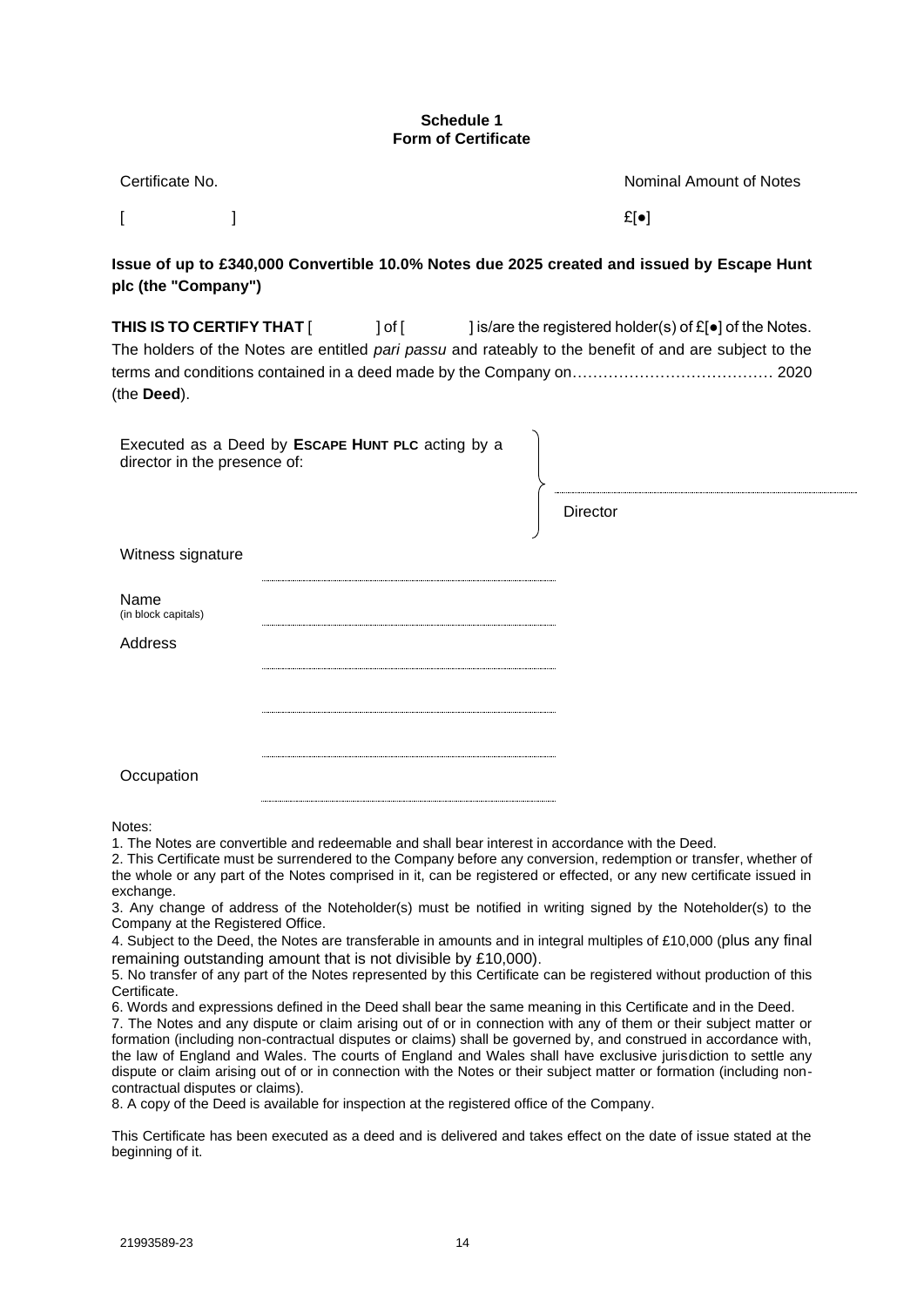# **Schedule 2 Form of Instrument of Transfer**

<span id="page-16-0"></span>For value received the undersigned transfers to

# **(PLEASE PRINT OR TYPEWRITE NAME AND ADDRESS OF TRANSFEREE)**

£[●] principal amount of the Notes represented by the Certificate which accompanies this Deed, and all rights under them.

Dated

Signed Certifying Signature

# **Notes:**

- 1 The signature of the person effecting a transfer (the **Certifying Signature**) shall conform to a list of duly authorised specimen signatures supplied by the holder of the Note(s) represented by this Deed or (if such signature corresponds with the name as it appears on the face of this Deed) be certified by a notary public or a recognised bank or be supported by such other evidence as the Company may reasonably require.
- 2 A representative of the Noteholder should state the capacity in which he signs.

Unless the context otherwise requires, capitalised terms used in this Deed have the same meaning as in the Deed dated …………………. 2020 executed by the Company constituting up to £340,000 Convertible Unsecured 10.0% Notes due 2025.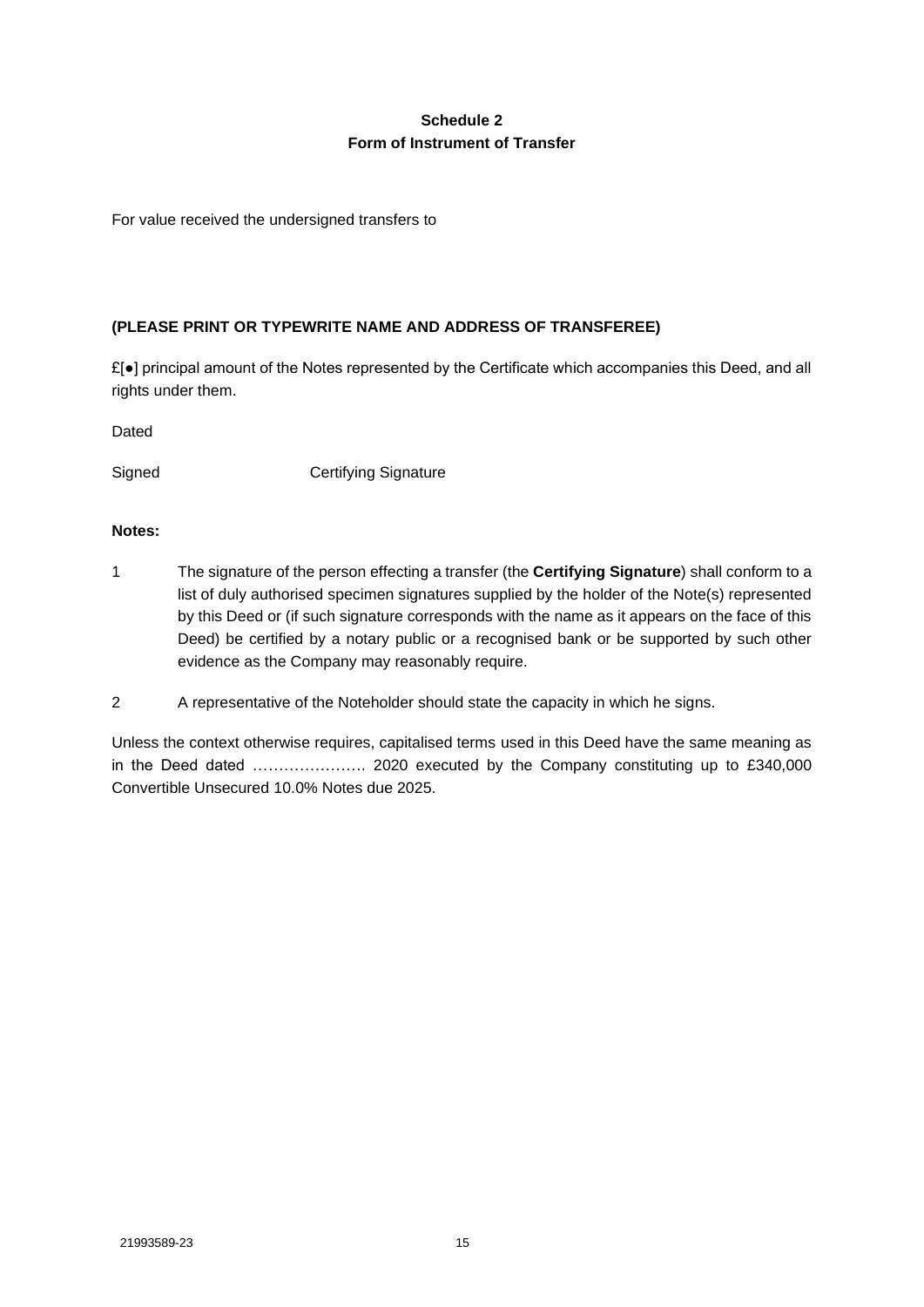# **Schedule 3 Conversion**

- <span id="page-17-0"></span>1 At the election of a Noteholder pursuant to Clause 5.2 or 5.6 of the Deed, on the Redemption Date, Default Redemption Date or Early Redemption Date (as applicable) the Directors shall convert:
	- 1.1.1 the principal amount of the Notes; and
	- 1.1.2 at the written election of the Noteholder, any interest accrued on such Noteholders' Notes (and any interest that the Noteholder does not elect to convert shall be settled in cash on the Redemption Date, Default Redemption Date or Early Redemption Date (as applicable)),

into fully paid Ordinary Shares at the Conversion Price specified below in exchange for and in satisfaction of the principal amount of the Notes and any interest accrued on the Notes (a **Redemption Conversion**).

- 2 On the first to occur of any of the following events (an **Exit Event**):
	- 2.1.1 a change of Control (as defined in section 995 of the Income Tax Act 2007) of the Company occasioned by the making of a general offer to buy more than 50% of the shares in the Company where the offer goes unconditional and/or the completion of any other sale (whether structured as a general offer, a scheme of arrangement or otherwise) of more than 50% of the issued share capital of the Company to any person or group of persons regarded as acting in concert for the purposes of the City Code on Takeovers and Mergers;
	- 2.1.2 the acquisition by any person or group of persons regarded as acting in concert for the purposes of the City Code on Takeovers and Mergers, whether by a series of transactions over a period of time or not, of an interest in shares in the Company which carry in aggregate more than 50% of the voting rights of the Company; and

the Directors shall convert:

- (a) the principal amount of the Notes; and
- (b) at the written election of the Noteholder, any interest accrued on such Noteholders' Notes (and any interest that the Noteholder does not elect to convert shall be settled in cash on the date of conversion of the Notes),

into fully paid Ordinary Shares at the Conversion Price specified below in exchange for and in satisfaction of the principal amount of the Notes and any interest accrued on the Notes (an **Exit Conversion**).

3 On the occurrence of the sale of the whole or a material part of the business and assets of the Group to any person, or group of persons (excluding the Company and any of its subsidiaries) regarded as acting in concert for the purposes of the City Code on Takeovers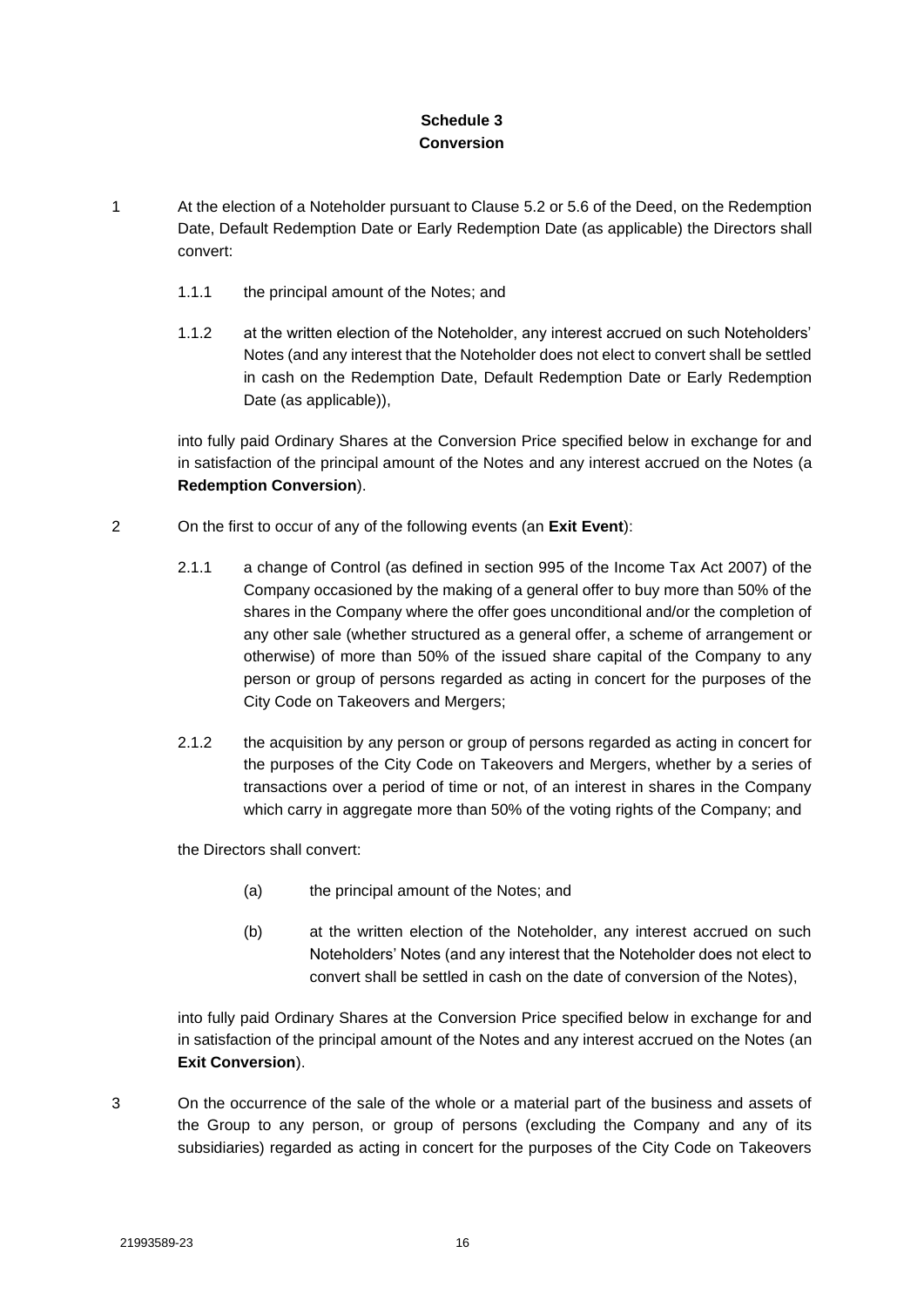and Mergers (a **Business Sale Event**), at the election of a Noteholder, the Directors shall convert:

- (a) the principal amount of the Notes; and
- (b) at the written election of the Noteholder, any interest accrued on such Noteholders' Notes (and any interest that the Noteholder does not elect to convert shall be settled in cash on the date of conversion of the Notes),

into fully paid Ordinary Shares at the Conversion Price specified below in exchange for and in satisfaction of the principal amount of the Notes and any interest accrued on the Notes (a **Business Sale Conversion**).

- 4 In the event that the Company undertakes a fundraising (by placing, open offer or otherwise representing no less than 5% of the issued Ordinary Shares immediately prior to such fundraising) or other capitalisation event (other than an Exit Event) (a **Corporate Event**), at the election of a Noteholder, the Directors shall convert:
	- 4.1.1 the principal amount of the Notes; and
	- 4.1.2 at the written election of the Noteholder, any interest accrued on such Noteholders' Notes (and any interest that the Noteholder does not elect to convert shall be settled in cash on the date of conversion of the Notes),

into fully paid Ordinary Shares at the Conversion Price specified below in exchange for and in satisfaction of the principal amount of the Notes and any interest accrued on the Notes (**Corporate Event Conversion**).

- 5 At any other time before the Redemption Date, Default Redemption Date, Early Redemption Date, Exit Event, Business Sale Event or a Corporate Event, in accordance with paragraph 6 below, at the election of a Noteholder (an **Early Conversion Event**), the Directors shall convert:
	- 5.1.1 the principal amount of the Notes; and
	- 5.1.2 at the written election of the Noteholder, any interest accrued on such Noteholders' Notes (and any interest that the Noteholder does not elect to convert shall be settled in cash on the date of conversion of the Notes),

into fully paid Ordinary Shares at the Conversion Price specified below in exchange for and in satisfaction of the principal amount of the Notes and any interest accrued on the Notes (**Early Conversion**).

6 An election by a Noteholder under paragraph 1, 3, 4 or 5 above (a **Noteholder Notice of Conversion**) shall be served on the Company in writing in accordance with Clause [16:](#page-12-1) (i) at least 5 Business Days before the Redemption Date, Early Redemption Date, Exit Event or Business Sale Event; (ii) 10 Business Days before the Corporate Event; (iii) as soon as possible after a Default Redemption Date (iv) on the occurrence of an Early Conversion Event, together with the Certificate for the Notes to be converted and such other evidence as the Directors may reasonably require to prove the title of the person serving the Noteholder Notice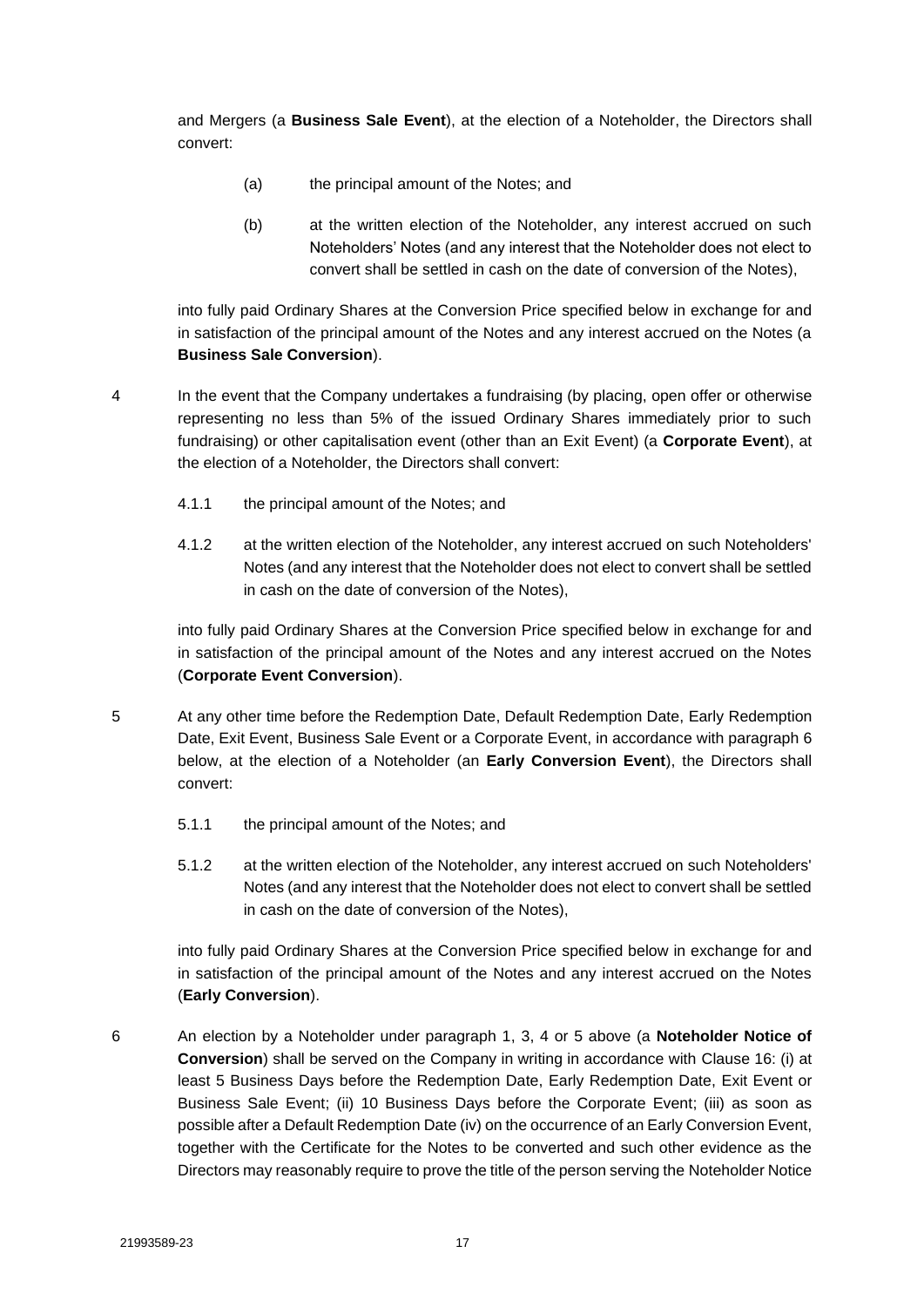of Conversion. Once given, a Noteholder Notice of Conversion may not be withdrawn without the consent in writing of the Company. A Noteholder's election is conditional upon the passing of the requisite share allotment authority to allot and issue Ordinary Shares pursuant to conversion of Notes to be obtained by the Company in accordance with this Schedule.

- 7 On or before the Conversion Date the Company shall:
	- 7.1 allot and issue as at the Conversion Date to each Noteholder such number of Ordinary Shares credited as fully paid to which he shall be entitled at the Conversion Price (and such allotment and issue shall be in full satisfaction and discharge of the principal amount in respect of the amount of the Notes so converted); and
	- 7.2 procure that application is made promptly for such Ordinary Shares to be admitted to trading on AIM (or such relevant stock exchange as the Ordinary Shares are traded on from time to time).
- 8 The Company shall also procure that there is despatched to each Noteholder promptly after the Conversion Date free of charge a certificate for the Ordinary Shares arising on conversion if they are to be in certificated form or shall otherwise ensure that the relevant CREST or other relevant account is credited.
- 9 Ordinary Shares allotted in respect of any Notes so converted will be credited as fully paid and shall rank *pari passu* in all respects with the Ordinary Shares of the Company in issue on the Conversion Date except that such new Ordinary Shares will not rank for any dividend or other distribution declared for payment to holders of Ordinary Shares on the register at a record date falling before the Conversion Date.
- 10 The Company hereby covenants that, so long as the Notes remain convertible in accordance with this Schedule:
	- 10.1 the Company will ensure that it has the requisite share allotment authority to allot and issue Ordinary Shares in accordance with the provisions under this Schedule and undertakes to seek requisite authority at its 2020 annual general meeting or earlier in the event of an anticipated Exit Event or Corporate Event before its 2020 AGM; and
	- 10.2 to use reasonable endeavours to notify Noteholders of an upcoming Exit Event or Corporate Event, insofar as the Company is able, and subject to due compliance with EU Regulation 596/2014 (MAR), the Takeover Code, the AIM Rules for Companies and any other applicable legal or regulatory requirements to which it is subject.
- 11 If there is an issue by the Company of equity shares or securities convertible into equity shares by way of capitalisation of profits or reserves or a capital distribution in respect of the share capital of the Company or any shares derived from it or a sub-division, consolidation or reduction of the share capital of the Company or any shares derived from it or any other reconstruction or adjustment or amalgamation relating to the share capital of the Company (or any shares derived from it), the Conversion Price shall be adjusted to take account of such event to such extent (if any) as the auditors for the time being of the Company confirm in writing to be in their opinion fair and reasonable. The certificate of the auditors will, in the absence of manifest error and fraud, be final, binding and conclusive on the Company and the Noteholders.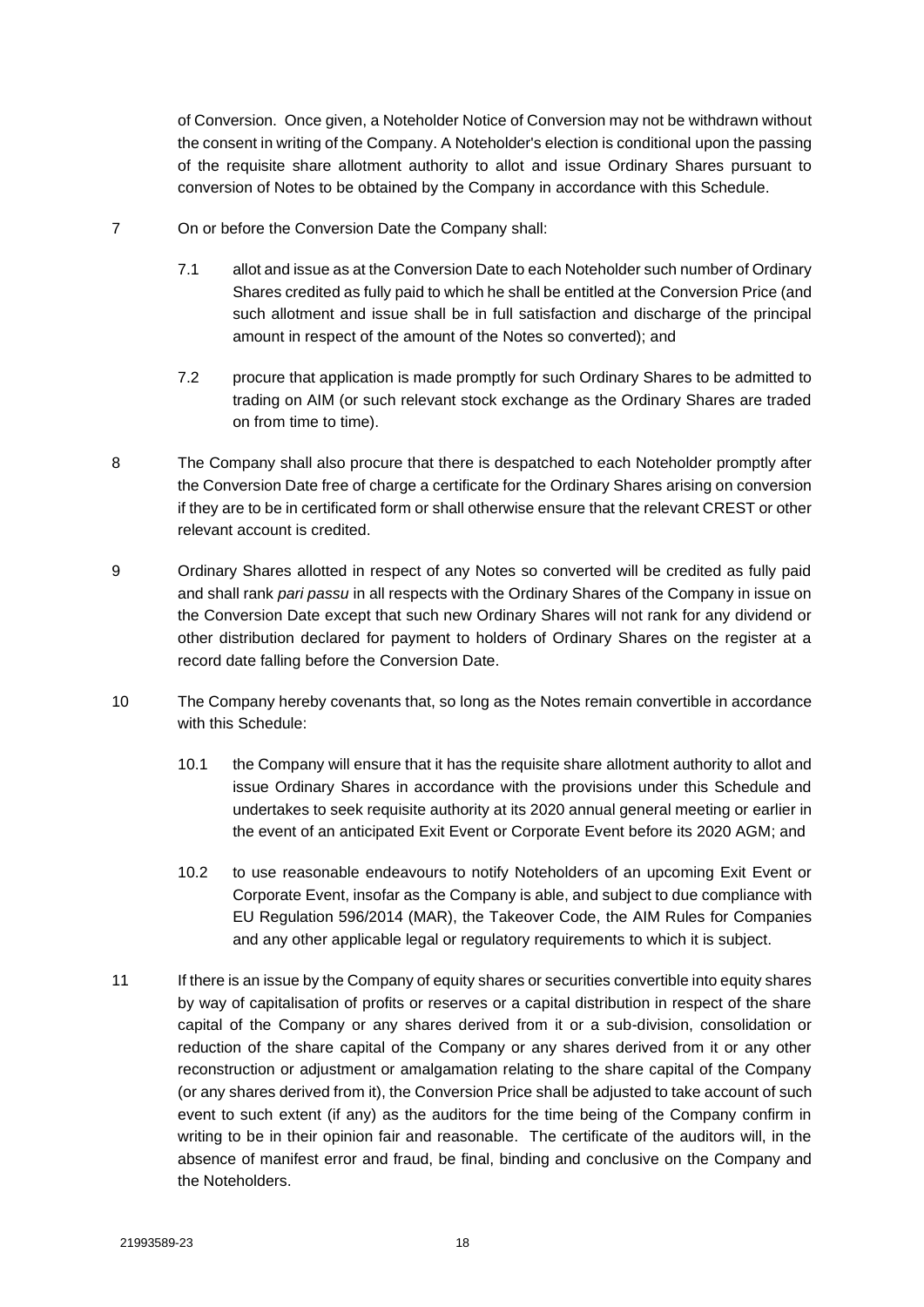- 12 Notwithstanding the provisions of this Schedule, the Notes of a Noteholder shall not be converted to the extent that:
	- 12.1.1 the allotment and issue of Ordinary Shares on conversion would create any obligation for such Noteholder, or those deemed to be acting in concert with such Noteholder, to make a mandatory offer for the Company pursuant to Rule 9 of the City Code on Takeovers and Mergers; or
	- 12.1.2 such a conversion would result in any VCT Noteholder being placed in Prohibited Control of the Company;
	- 12.1.3 the aggregate value ascribed to the conversion shares to be issued to the Noteholders as a result of such conversion is less than the value of the outstanding principal and accrued interest on the Notes immediately prior to the proposed completion date of the Exit Conversion or Corporate Event Conversion and in these circumstances there shall be no automatic conversion and the Noteholders shall instead be repaid the outstanding principal and accrued interest on the Notes in cash as at the completion date of such Conversion Event.
- 13 For the purpose of this Schedule:
	- 13.1 the **Conversion Price** is the lower of 9p for each Ordinary Share and:
		- (a) for a Redemption Conversion (other than following an Early Redemption Event), a Business Sale Conversion or an Early Conversion, the placing price of the Most Recent Placing by the Company of Ordinary Shares prior to conversion;
		- (b) for a Redemption Conversion following an Early Redemption Event:
			- (i) the placing price of the Most Recent Placing by the Company of Ordinary Shares prior to conversion; and
			- (ii) the volume weighted average price of the Ordinary Shares as reported by Bloomberg for the thirty (30) trading days immediately prior to the date of the Company Conversion Notice, less a discount of 20%; and
			- (iii) the closing bid price of the Ordinary Shares on the Business Day immediately prior to the Redemption Conversion, less a discount of 20%.
		- (c) for an Exit Conversion:
			- (i) the price per Ordinary Share determined by the Exit Event, less a discount of 20% for each Ordinary Share; and
			- (ii) the placing price of the Most Recent Placing by the Company of Ordinary Shares prior to conversion for each Ordinary Share,
		- (d) for a Corporate Event Conversion: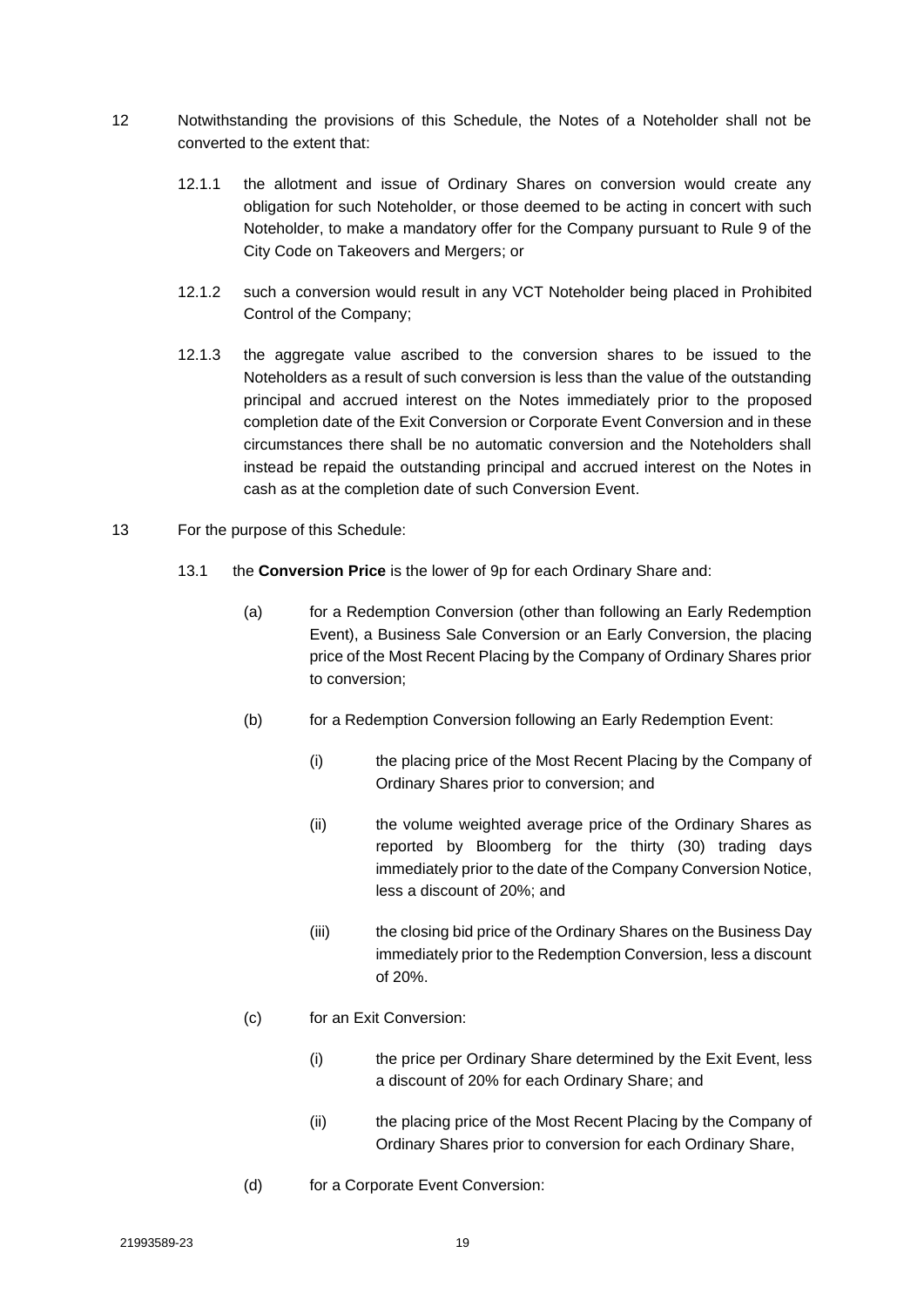- (i) the price per Ordinary Share determined by the Corporate Event; and
- (ii) the placing price of the Most Recent Placing by the Company of Ordinary Shares prior to conversion,

and, in each case, when calculating the number of Ordinary Shares to be issued on the Conversion Date, fractions of an Ordinary Share shall be disregarded.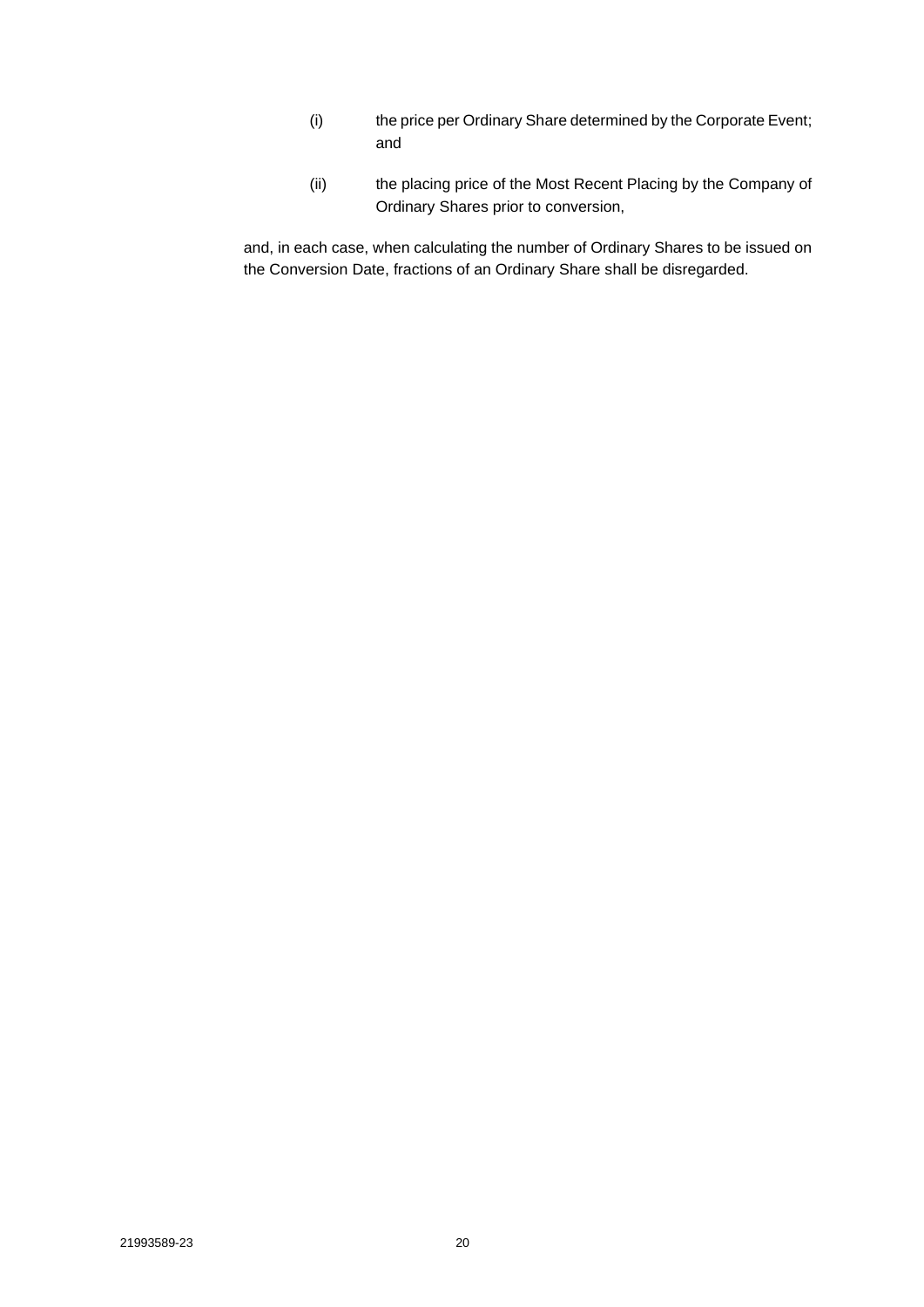# **Schedule 4 Provisions for Meetings of Noteholders**

# <span id="page-22-0"></span>**1 CALLING OF MEETINGS**

- 1.1 The Company may at any time convene a meeting of the Noteholders. The Company shall also convene a meeting of the Noteholders if so required in writing signed by the Majority Noteholders.
- 1.2 Every such meeting and every adjourned meeting shall be held at the registered office of the Company for the time being or such other place as the Company may specify.

# **2 NOTICE OF MEETINGS**

- 2.1 At least 10 clear Business Days' notice of any meeting of Noteholders shall be given to the Noteholders.
- 2.2 Any such notice shall specify the place, day and time of the meeting and the general nature of the business to be transacted at the meeting but, except in the case of a resolution to be proposed as a Special Resolution, it shall not be necessary to specify the terms of any resolution to be proposed. Any such notice shall include a statement to the effect that proxies may be appointed in accordance with the provisions of this Schedule.
- 2.3 The accidental omission to give notice to, or the non-receipt of notice by, any of the Noteholders shall not invalidate the proceedings at any meeting.
- 2.4 Majority Noteholders may consent to shorter notice by means of a written resolution.

## **3 CHAIRMAN**

A person (who need not be a Noteholder) nominated in writing by the Company shall be entitled to take the chair at a meeting of the Noteholders but if no such nomination is made or if at any meeting the person nominated is not present within 15 minutes after the time appointed for the holding of the meeting the Noteholders present shall choose one of their number to be chairman.

#### **4 QUORUM**

At a meeting of the Noteholders one or more persons present in person or by proxy holding or representing a 75% majority of the Notes shall form a quorum for the transaction of business. No business (other than the choosing of a chairman) shall be transacted at any meeting unless the requisite quorum is present at the commencement of business.

#### **5 ABSENCE OF QUORUM**

If within 15 minutes from the time appointed for a meeting of the Noteholders a quorum is not present, the meeting shall, if convened upon the requisition of Noteholders, be dissolved. In any other case it shall stand adjourned to such day and time (being not less than 14 or more than 42 clear days after the time of the original meeting, unless a different date is consented to by means of written resolutions from Majority Noteholders) and to such place as the chairman may decide. At such adjourned meeting, one or more Noteholders present in person or by proxy shall form a quorum.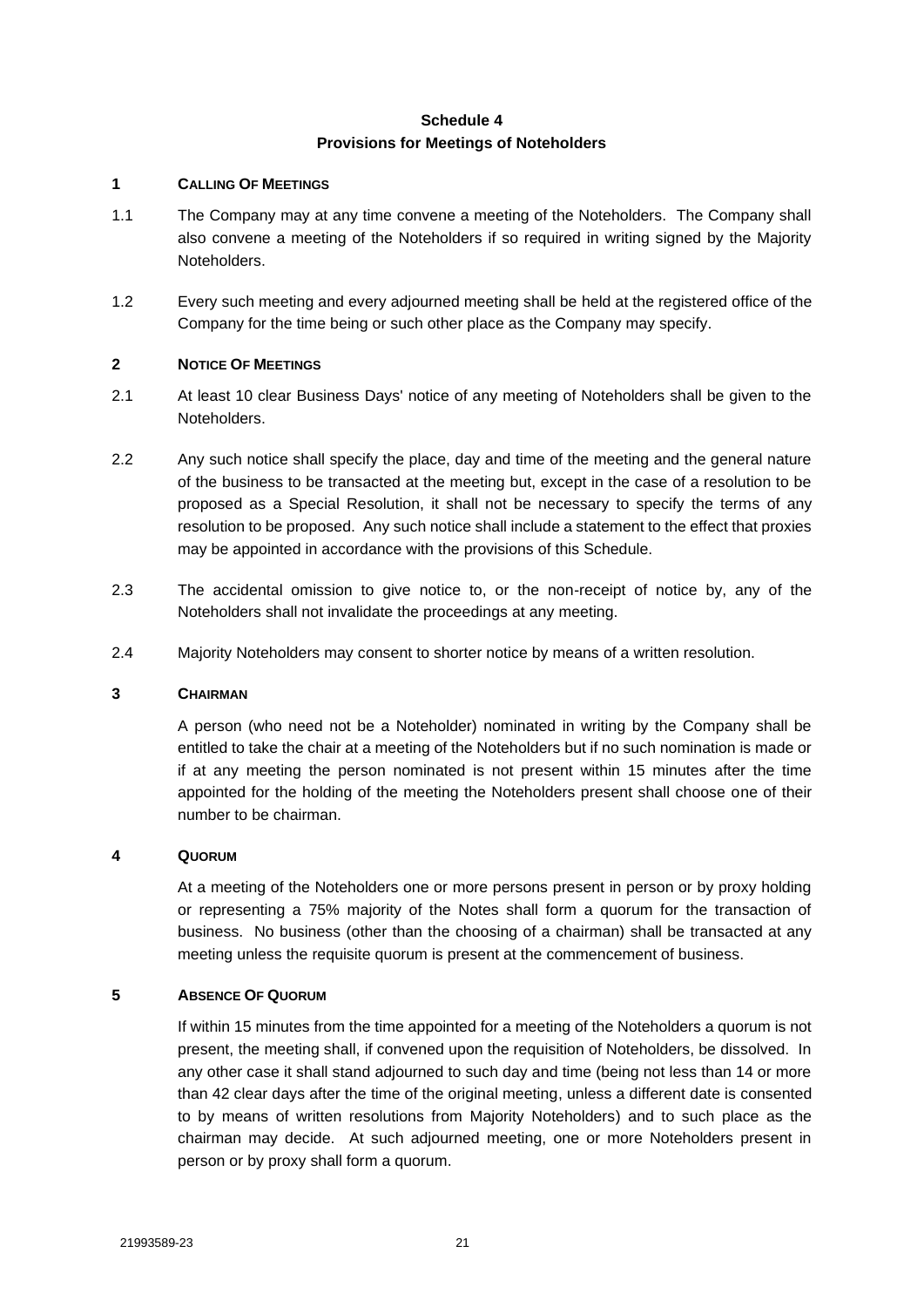# **6 NOTICE OF ADJOURNED MEETING**

At least seven clear days' notice of any meeting adjourned through want of a quorum shall be given in the same manner as for an original meeting and such notice shall state the quorum required at such adjourned meeting.

# **7 ADJOURNMENT OF MEETING**

The chairman may with the consent of (and shall if directed by) any meeting adjourn the same from time to time and from place to place but no business shall be transacted at any adjourned meeting except business which might lawfully have been transacted at the original meeting.

# **8 VOTING AT A MEETING**

8.1 Every question submitted to a meeting of Noteholders shall be decided by means of a poll.

# **9 MANNER OF TAKING POLL**

- 9.1 A poll shall be taken in such manner below as the chairman directs and the result of such poll shall be deemed to be the resolution of the meeting at which the poll was demanded as at the date of the taking of the poll.
- 9.2 Any poll demanded on the election of a chairman or on any question of adjournment shall be taken at the meeting without adjournment. A poll demanded on any other question shall be taken at such time and place as the chairman may direct. No notice need be given of a poll not taken immediately.

#### **10 PERSONS ENTITLED TO ATTEND AND VOTE**

Any persons duly authorised by the Company shall be entitled to attend and speak at any meeting of the Noteholders. No person shall otherwise be entitled to attend or vote at any meeting of the Noteholders unless he is registered as a Noteholder or is a representative of a corporation which is a Noteholder or a proxy of a person who is a Noteholder.

## **11 VOTING**

- 11.1 At any meeting of Noteholders, on a poll every person who is so present shall have one vote in respect of every £1 nominal of Notes of which he is the holder or in respect of which he is a representative or proxy.
- 11.2 Without prejudice to the obligations of any proxies any person entitled to more than one vote on a poll need not use all his votes or cast all the votes to which he is entitled in the same way.
- 11.3 In the case of joint Noteholders, the vote of the senior who tenders a vote, whether in person or by proxy, shall be accepted to the exclusion of the votes of the other joint holders and for this purpose seniority shall be determined by the order in which the names stand in the Register.

#### **12 PROXIES**

12.1 A Noteholder may appoint a proxy (who need not be a Noteholder) by instrument in writing in any usual or common form or in any other form which the Directors may approve or accept. The instrument appointing a proxy shall be signed by the appointor or his agent authorised in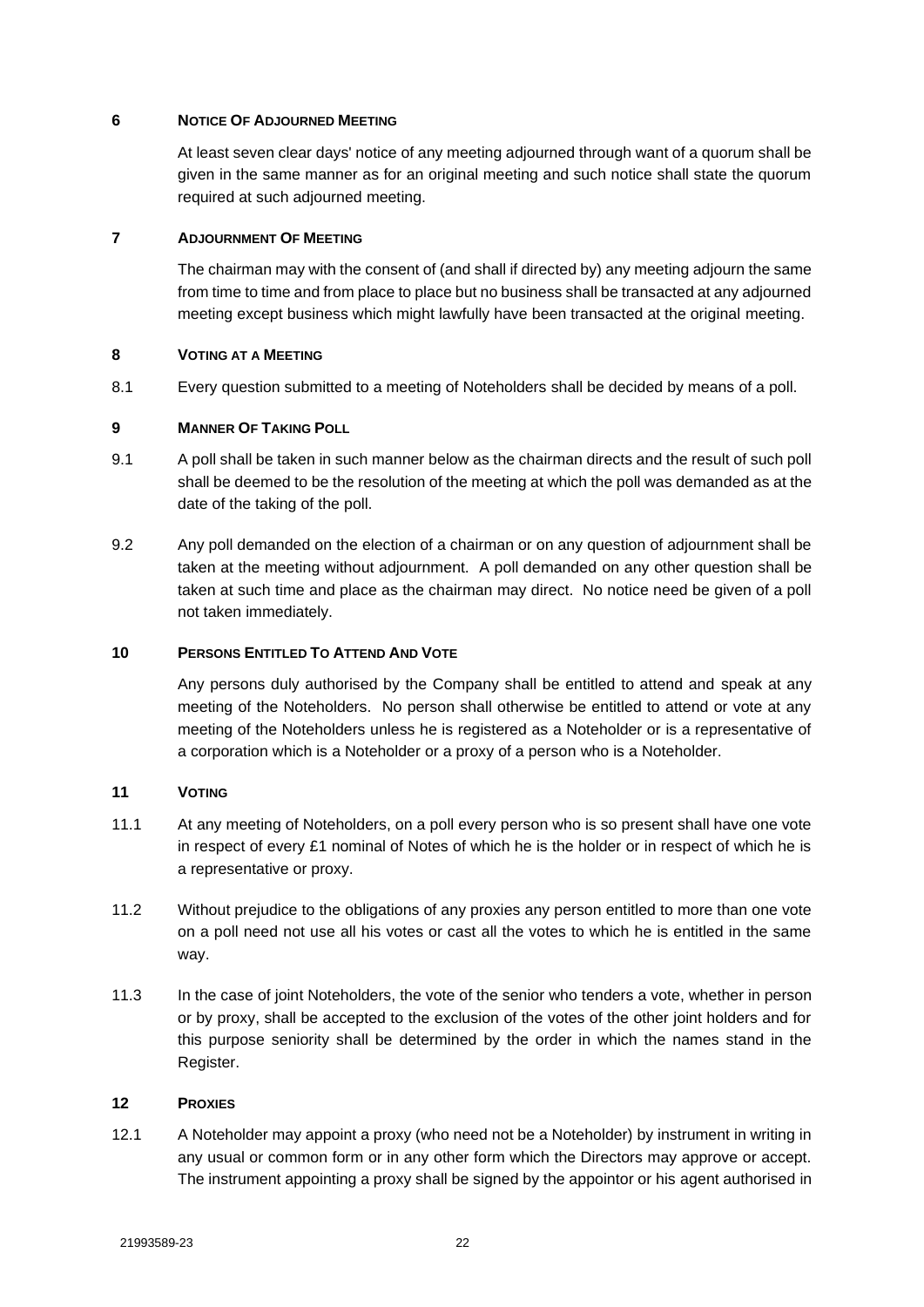writing or, if the appointor is a corporation, shall either be executed under its common seal or be signed by an agent or officer authorised for that purpose. The Company may, but shall not be bound to, require evidence of the authority of any such agent or officer.

- 12.2 An instrument appointing a proxy shall, unless the contrary is stated in it, be valid for any adjournment of a meeting as well as for the meeting to which it relates. No instrument appointing a proxy shall be valid after the expiration of 12 months from its date of execution.
- 12.3 A vote given in accordance with the terms of an instrument of proxy shall be valid notwithstanding the previous death or insanity of the principal or revocation of the proxy or of the authority under which the proxy was executed or (until registered) the transfer of the Note in respect of which the vote is given provided that no intimation in writing of such death, insanity, revocation or transfer was received by the Company at its registered office before the commencement of the meeting or adjourned meeting, or of the taking of the poll, at which the proxy is used.

# **13 DEPOSIT OF PROXIES**

An instrument appointing a proxy and the power of attorney or other authority (if any) under which it is signed, or a notarially certified copy of such power or authority, shall be deposited at such place as the Company may, in the notice convening the meeting, direct or, if no such place is appointed, at the registered office of the Company before the time appointed for holding the meeting or taking the poll at which the person named in the instrument proposes to vote and in default the instrument shall not be treated as valid.

#### **14 CORPORATE REPRESENTATIVES**

Any corporation which is a Noteholder may by resolution of its directors or other governing body authorise any person to act as its representative at any meeting of Noteholders and such representative shall be entitled to exercise the same powers on behalf of the corporation which he represents as that corporation could exercise if it were an individual Noteholder present in person at the meeting.

# **15 POWERS OF MEETING**

A meeting of the Noteholders shall in addition to all other powers (but without prejudice to any powers conferred on other persons in the Deed) have the following powers exercisable only by Special Resolution, namely:

- 15.1 to sanction any proposal by the Company for any modification, abrogation, variation, compromise or extinguishing of, or arrangement in respect of, the rights of the Noteholders against the Company whether such rights arise under the Deed or otherwise;
- 15.2 to sanction the exchange or substitution for the Notes of, or the conversion of the Notes into, other obligations or securities of the Company or any other person or entity;
- 15.3 to assent to any modifications of the provisions of this Deed which is proposed by the Company;
- 15.4 to authorise any person to execute and do all such documents, deeds, acts and things as may be necessary to carry out and give effect to any Special Resolution;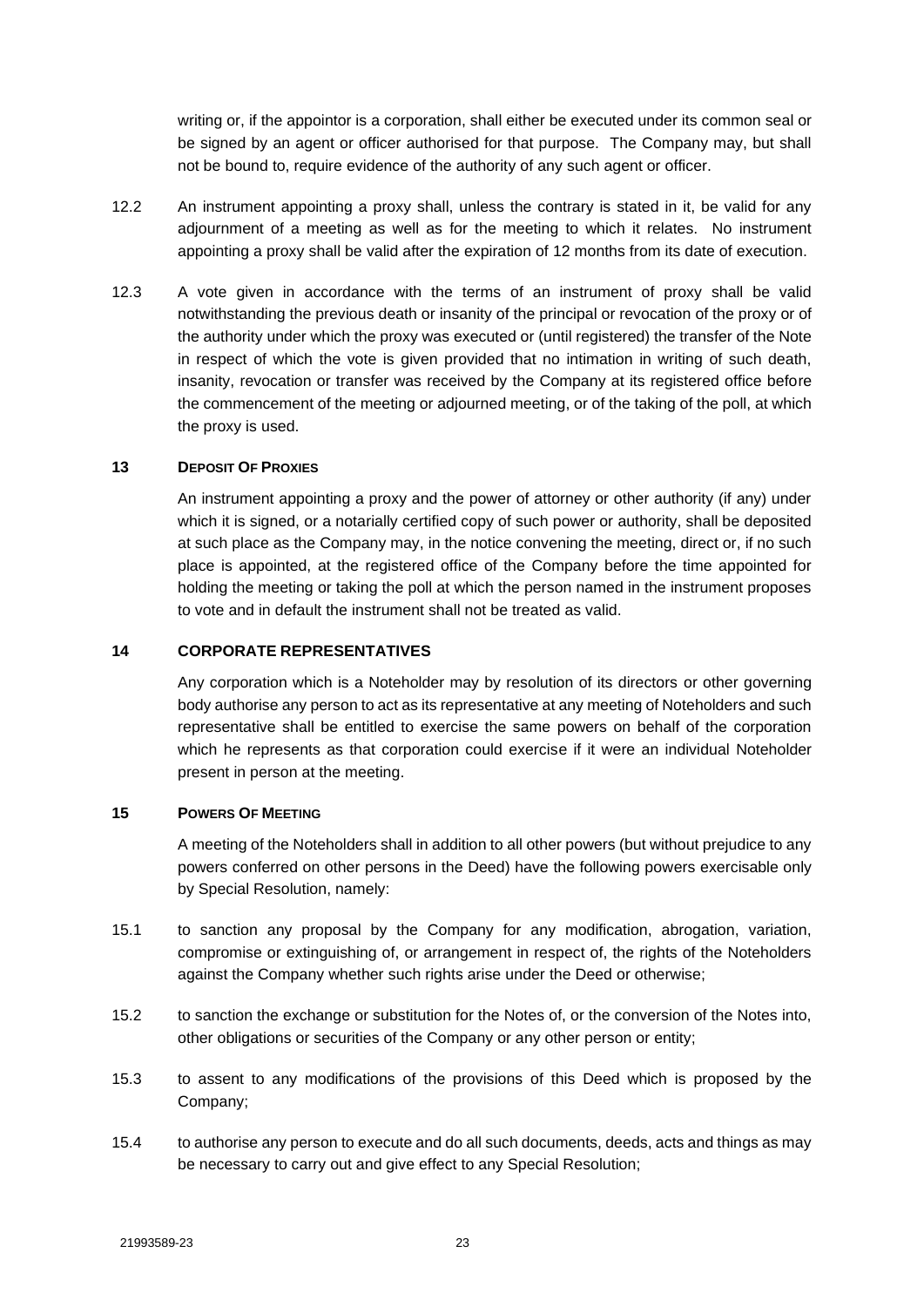- 15.5 to give any authority or sanction which under the provisions of this Deed is required to be given by Special Resolution; and
- 15.6 to appoint any persons (whether Noteholders or not) as a committee or committees to represent the interests of the Noteholders and to confer upon such committee or committees any powers or discretions which the Noteholders could themselves exercise by Special Resolution.

#### **16 EFFECT OF SPECIAL RESOLUTION**

A Special Resolution passed at a meeting of the Noteholders duly convened and held in accordance with this Deed shall be binding upon all the Noteholders, whether present or not at such meeting, and each of the Noteholders shall be bound to give effect to it accordingly. The passing of any such resolution shall be conclusive evidence that the circumstances of any such resolution justify its passing.

#### **17 MINUTES**

Minutes of all resolutions and proceedings at every meeting of Noteholders shall be made and duly entered in books to be from time to time provided for that purpose by the Company. Any such minutes, if they purport to be signed by the chairman of the meeting at which such resolutions were passed or proceedings transacted or by the chairman of the next succeeding meeting of the Noteholders, shall be conclusive evidence of the matters therein contained. Until the contrary is proved, every meeting in respect of which minutes of the proceedings have been made and signed as aforesaid shall be deemed to have been duly held and convened and all resolutions passed or proceedings transacted thereat to have been duly passed and transacted.

# **18 RESOLUTIONS IN WRITING**

A Special Resolution in writing signed by Noteholders holding a majority of the Notes shall be as valid and effectual as if it had been passed as a Special Resolution at a meeting of the Noteholders duly convened and held. Such resolution in writing may be contained in one document or in several documents in or substantially in like form each signed by one or more of the relevant Noteholders. Notice of the substance of any such resolution in writing shall be given to each Noteholder not a signatory to the resolution promptly after the passing thereof.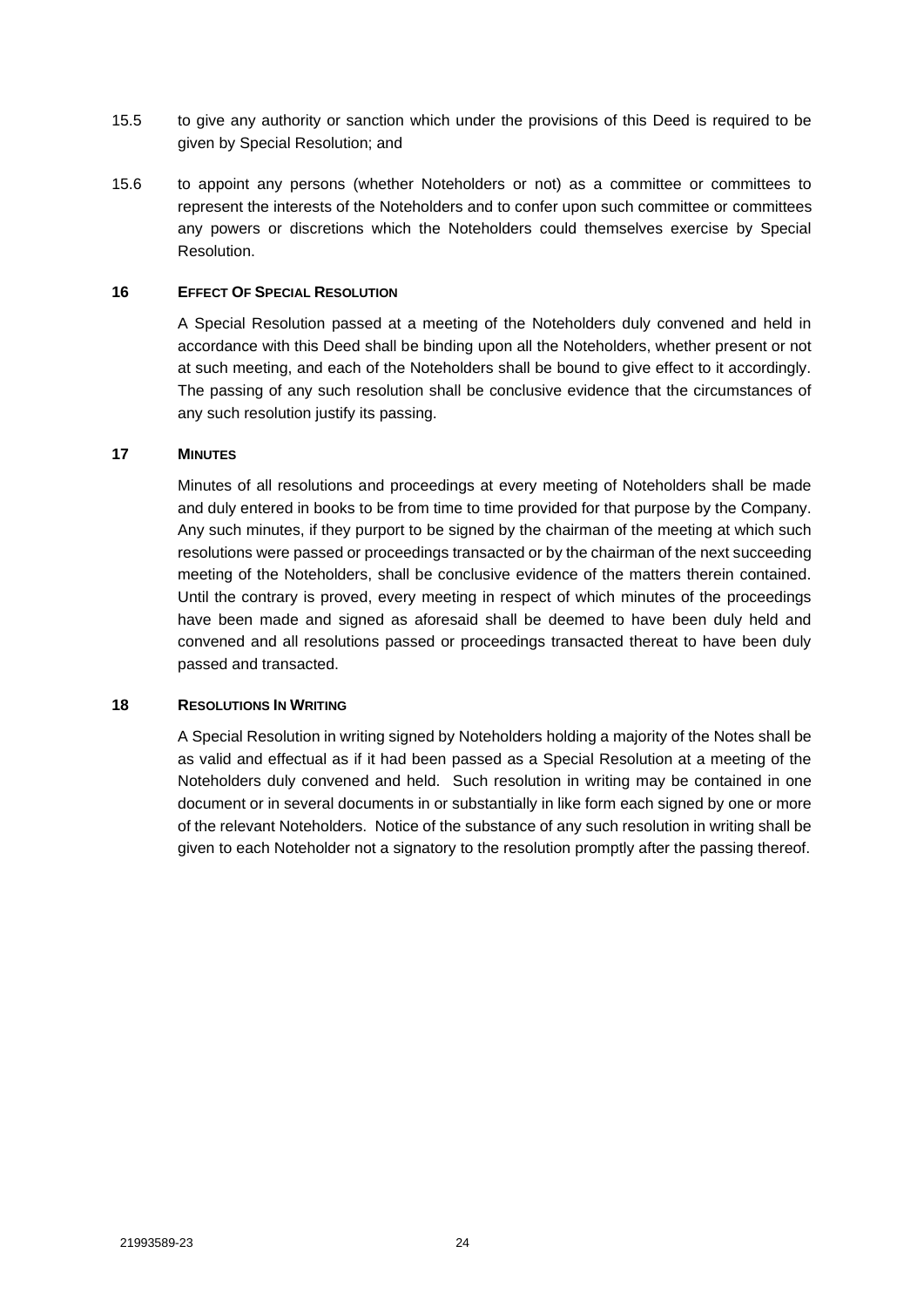# **Schedule 5 VCT Qualifying Covenants**

- <span id="page-26-0"></span>1 The Company undertakes as a continuing obligation, that it will:
	- 1.1 procure that neither it, nor any of its 51% subsidiaries, will apply any of the Note subscription monies of VCT Noteholders in funding (whether on its own or together with other money) (directly or indirectly) any Restricted Acquisition;
	- 1.2 procure that neither it, nor any of its 51% subsidiaries, will, without the prior written consent of VCT Noteholders apply any of the Note subscription monies of VCT Noteholders in funding (whether on its own or together with other money) (directly or indirectly) the trading activities of any trade or subsidiary which is acquired on or after the date of the Note issue by:
		- (a) the Company; or
		- (b) a 51% subsidiary of the Company; or
		- (c) a partnership in which the Company or a 51% subsidiary of the Company is or becomes a member;
	- 1.3 procure that all of the Note subscription monies of VCT Noteholders shall not be used to repay any outstanding indebtedness of the Group and will be applied as working capital to promote the growth and development of the business of the Group at the date of the Note issue within the period ending on the second anniversary of the date of the Note issue;
	- 1.4 procure that neither it, nor any of its 51% subsidiaries, shall, without the prior written consent of VCT Noteholders (but subject to paragraph 3 below)
		- (a) enter into negotiations, or execute any agreement (whether conditional or otherwise), for the provision of finance which is, or may be, State Aid or Risk Capital Funding; or
		- (b) submit to HM Revenue & Customs any form, certificate or document seeking to claim tax relief on an investment in the Company pursuant to either the Seed Enterprise Investment Scheme or the Enterprise Investment Scheme or Social Investment Tax Relief; or
- 2 In paragraphs 1.2 and 1.4 above, a VCT Noteholder shall not withhold its consent to an act (the "**proposed act**") if and to the extent that the Company can demonstrate beyond reasonable doubt to the VCT Noteholder and its advisers that the proposed act will not result in a breach by any of the VCT Noteholder of any of the following conditions set out in the table in section 274(2) of ITA:
	- 2.1 the investment limits condition;
	- 2.2 the permitted maximum age condition; and
	- 2.3 the no business acquisition condition.
	- 21993589-23 25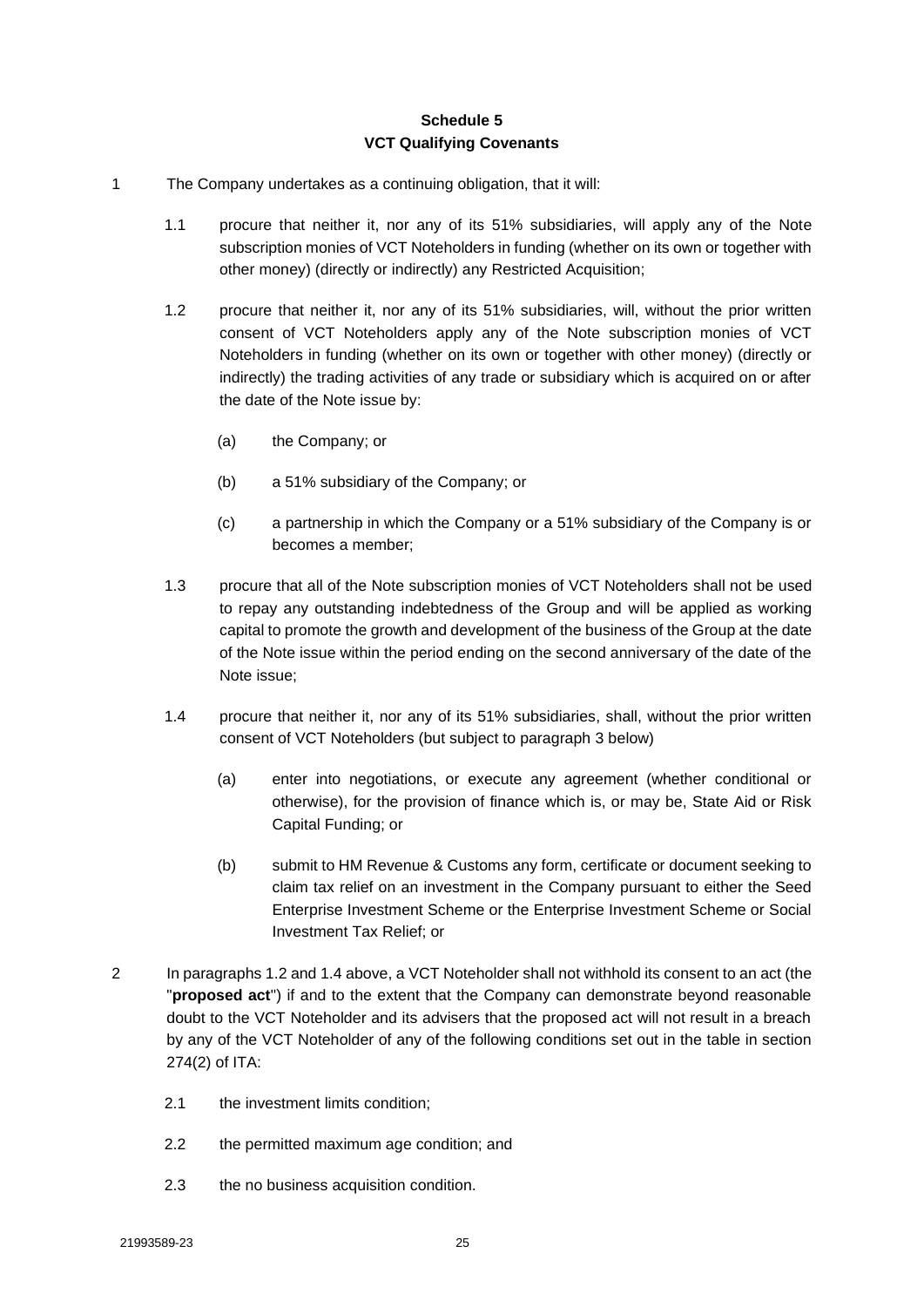- 3 If the Company is in breach of the covenants set out in the Schedule and, as a result, a VCT Noteholder breaches any of the conditions listed in the table in section 274(2) of ITA, the Company shall take such steps as the VCT Noteholder may reasonably require to mitigate or to remedy the breach to the satisfaction of HM Revenue & Customs.
- 4 For the purposes of this Schedule the following words and expressions have the following meanings:

| "Group"                  | the Company and its 51% subsidiaries;                                                                                                                                                                                                                                                                                                                                                                                  |  |  |  |
|--------------------------|------------------------------------------------------------------------------------------------------------------------------------------------------------------------------------------------------------------------------------------------------------------------------------------------------------------------------------------------------------------------------------------------------------------------|--|--|--|
| "ITA"                    | the Income Tax Act 2007;                                                                                                                                                                                                                                                                                                                                                                                               |  |  |  |
| "Restricted Acquisition" | the acquisition, directly or indirectly, of:                                                                                                                                                                                                                                                                                                                                                                           |  |  |  |
|                          | an interest in another company such that it becomes a 51%<br>a)<br>subsidiary of the Company;                                                                                                                                                                                                                                                                                                                          |  |  |  |
|                          | b)<br>a further interest in a company which is (at the date the further<br>interest is acquired) a 51% subsidiary of the Company;                                                                                                                                                                                                                                                                                      |  |  |  |
|                          | a trade;<br>c)                                                                                                                                                                                                                                                                                                                                                                                                         |  |  |  |
|                          | intangible assets previously employed for the purposes of a<br>d)<br>trade (and for these purposes an asset is an "intangible asset"<br>if it falls to be treated as such in accordance with generally<br>accepted accountancy practice); or                                                                                                                                                                           |  |  |  |
|                          | goodwill employed for the purposes of a trade (and for these<br>e)<br>purposes "goodwill" has the same meaning as in Part 8 of the<br>Corporation Tax Act 2009);                                                                                                                                                                                                                                                       |  |  |  |
| "Risk Capital Funding"   | any investment from any investor who:                                                                                                                                                                                                                                                                                                                                                                                  |  |  |  |
|                          | is a venture capital trust (as defined in Part 6 of ITA); or<br>a)                                                                                                                                                                                                                                                                                                                                                     |  |  |  |
|                          | has claimed, or is intending to claim, tax relief on that<br>b)<br>investment under the Seed Enterprise Investment Scheme<br>(under Part 5A of ITA) or the Enterprise Investment Scheme<br>(under Part 5 of ITA) or Social Investment Tax Relief (Part 5B<br>of $ITA);$                                                                                                                                                |  |  |  |
| "State Aid"              | any aid which was received by the recipient pursuant to a measure<br>approved by the European Commission as compatible with Article<br>107 of the Treaty on the Functioning of the European Union in<br>accordance with the principles laid down in the European<br>Commission's Guidelines on State aid to promote risk finance<br>investments (as those guidelines may be amended or replaced<br>from time to time); |  |  |  |
| "trade"                  | includes:                                                                                                                                                                                                                                                                                                                                                                                                              |  |  |  |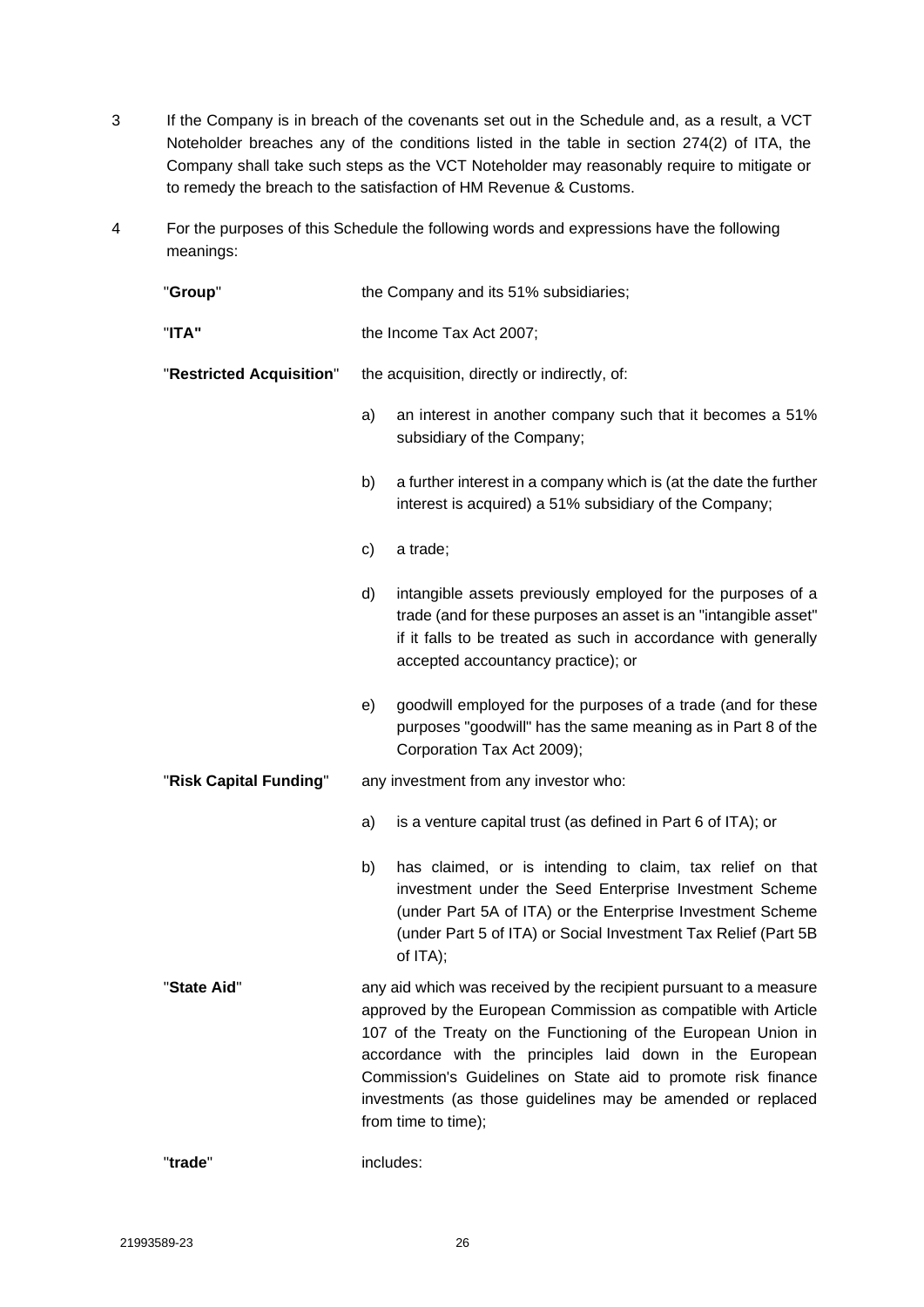- b) so far as not within paragraph a) above, the carrying on of research and development activities from which it is intended a trade will be derived or will benefit; and
- c) preparing to carry on a trade; and "**51% subsidiary**" has the same meaning as in the Corporation Tax Acts (see Chapter 3 of Part 24 of Corporation Tax Act 2010).

References to a trade include a part of a trade (and references to the carrying on of a trade are to be construed accordingly).